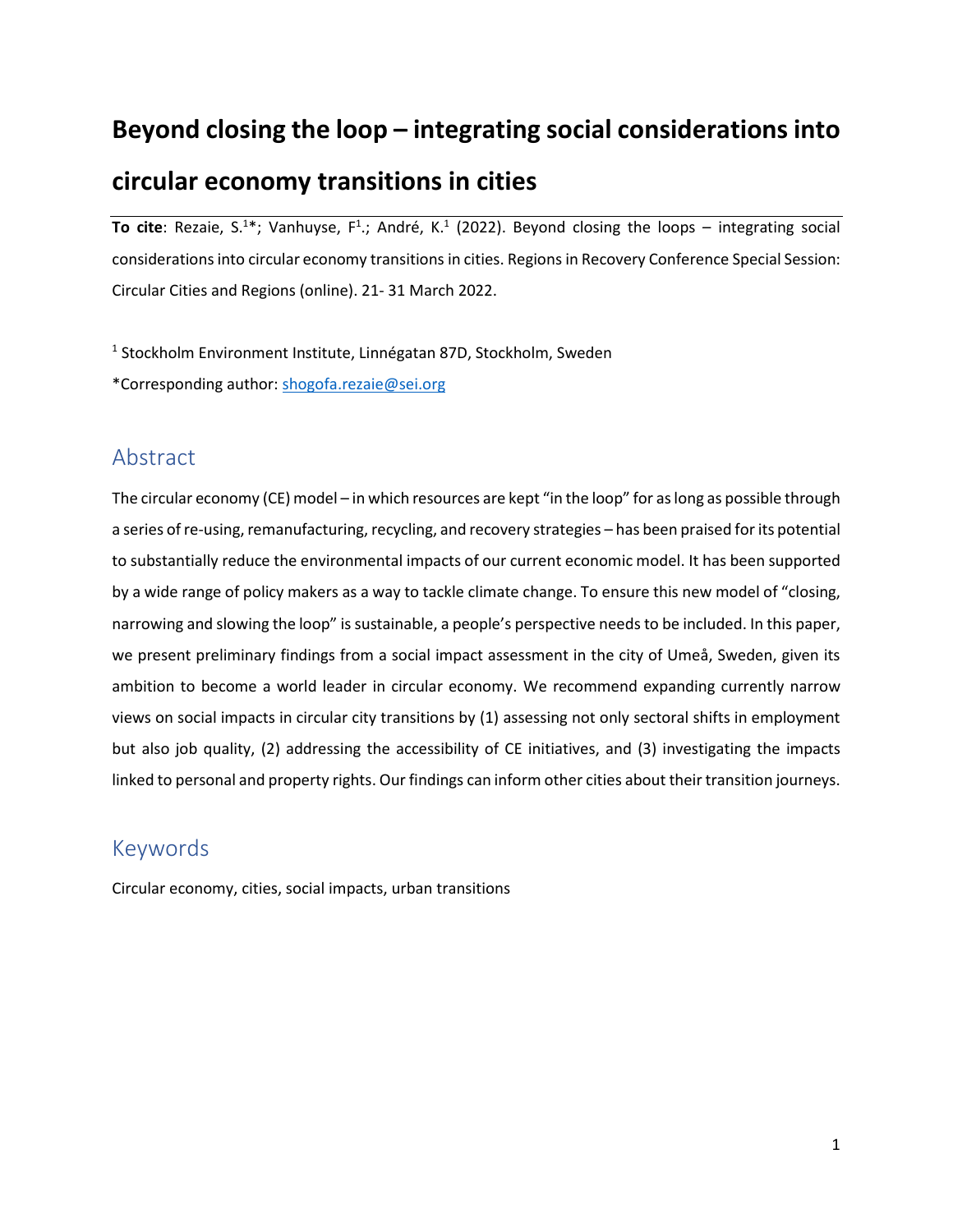# 1. Introduction

The circular economy (CE) concept has gained increased prominence in the last decade among policy makers, businesses, and academics, because it presents an alternative economic system to the currently unsustainable consumption and production patternsin which resources are extracted, used and discarded (Geissdoerfer et al., 2017; Ghisellini, 2015; Kirchherr et al., 2017). It is estimated that a CE could cut virgin resource use by 28% and reduce global greenhouse gas emissions by 39% (Circle Economy, 2021). Therefore, the CE concept has been described as a way to help countries meet the goals of the Paris Agreement in limiting global temperature rise to 1.5°C above pre-industrial level (Circle Economy, 2021). It is argued that it can also help achieve a significant number of Sustainable Development Goals (SDGs) and contribute to the 2030 Agenda (Schroeder et al., 2019).

As more governments implement national CE plans, the CE concept is also becoming popular with urban policy makers (Campbell-Johnston et al., 2019; Kębłowski et al., 2020). Petit-Boix and Leipold (2018), for example, outline the cities that have implemented a CE plan and organize the initiatives around different urban targets, such as infrastructure, social consumption, industries and businesses, and urban planning. The results show that although most circular city initiatives are in Europe, the environmental research is concentrated on China, with a focus on waste management strategies. Vanhuyse et al. (2021b) made similar conclusions; the authors develop an evidence map of 178 publications on circular cities published in the last ten years and find that most research focuses on European cities, with a focus mainly on waste and wastewater management, and recycling and recovery strategies.

Scholars have stressed the urgency of moving from solely technocentric perspectives towards including social dimensions for CE strategies to be transformative and socially inclusive (Miranda et al., 2020; Padilla-Rivera et al., 2020; Vanhuyse et al., 2021a). So far, assessments of the social impacts of transitioning to a CE, including impacts on citizens, have been largely neglected (Hobson, 2021, 2020; Hobson and Lynch, 2016; Pitkänen et al., 2020). Regarding the transition to circular cities, evidence on social consequences is missing and inequalities might emerge given the neglect of social impacts in CE strategies. For example, Vanhuyse et al. (2021a) discovered that only 8% of the literature on circular transitions in cities published in the last decade considers social impacts. Furthermore, the focus of the studies was limited to employment opportunities and governance issues.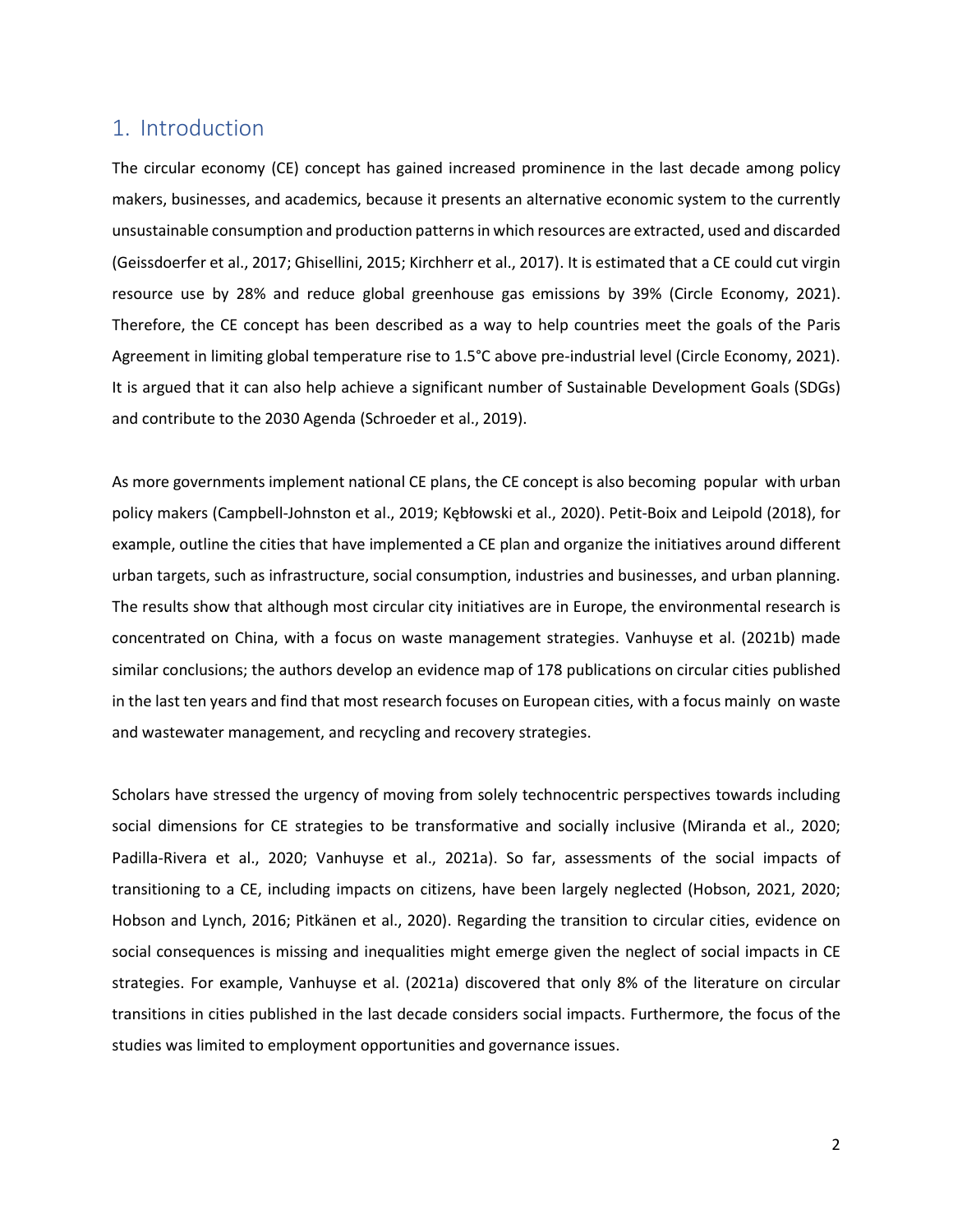With this study, we aim to contribute to the emerging literature on circular cities and close current research gaps concerning the social impacts of the transition towards a circular city. Our objective is to understand how different stakeholders perceive the transition towards a circular city and uncover potential (intended or unintended) social impacts of the transition. We focus on the city of Umeå in Northern Sweden, which has declared its ambition to become a pioneer in the CE. Our research question is: *How do different stakeholders in the city of Umeå understand the CE and how will people be affected by it?*

The next section puts this study in context. We provide an overview of the circular city concept and social impacts, background information on the city of Umeå and an outline of our methodological approach. The results section contains our main findings on the interviewees' understanding of a CE and their perceptions of the impacts of a CE transition. Then, we discuss our findings and conclude by discussing future research opportunities.

## 2. Materials and methods

### 2.1. Definitions

### 2.1.1. Circular cities

The circular city is an emerging concept in sustainable urban development. It is derived from the CE model and applied on a spatial territorial dimension (Gravagnuolo et al., 2019). The circular city concept's benefits are believed to lie in its ability to decouple the creation of value from the consumption of finite resources, and improve a city's prosperity, liveability and resilience (Ellen MacArthur Foundation, 2017). As with the CE, there is no agreement on a single definition so far; however, there have been attempts to conceptualise circular cities. Based on the Ellen MacArthur Foundation's vision (2017), a circular city embeds the principles of a CE, with the goals of keeping assets at their highest value; decreasing waste and pollution; regenerating natural systems in and around cities; and facilitating the use of digital technology. Prendeville et al. (2018, p. 187) define a circular city as a city *"that practices CE principles to close resource loops, in partnership with the city's stakeholders (citizens, community, business and knowledge stakeholders), to realize its vision of a future-proof city"*. Paiho et al. (2020, p. 6) highlight shared components in different conceptualizations and develop their own definition of a circular city which *"is based on closing, slowing and narrowing the resource loops as far as possible after the potential for conservation, efficiency improvements, resource sharing, servitization and virtualization has been*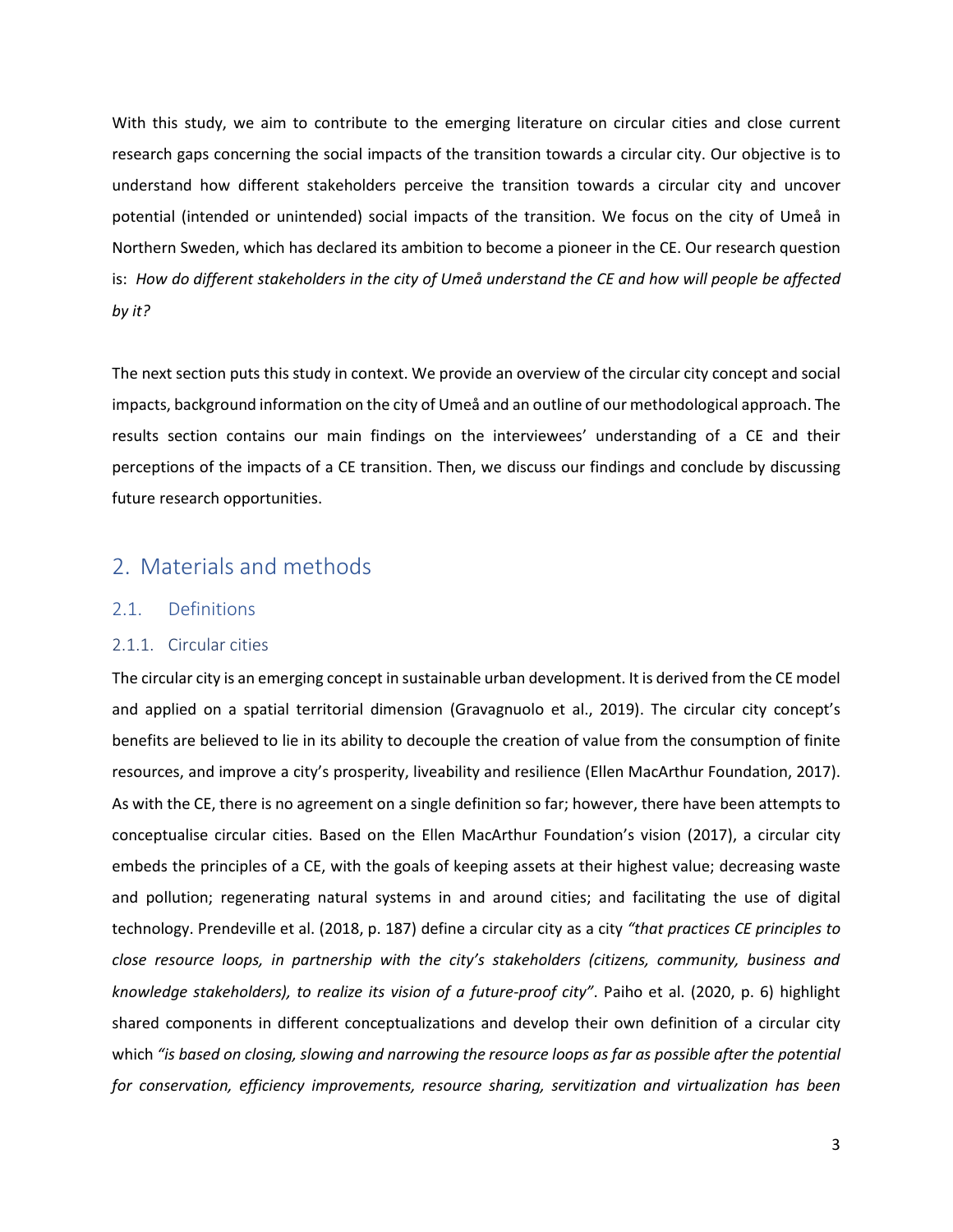*exhausted, with remaining needs for fresh material and energy being covered as far as possible based on local production using renewable natural resources."*

Vanhuyse et al. (2021b) analyse the literature on circular cities published in the last ten years and demonstrate that the research has focused on European cities, with most efforts concentrated on waste and wastewater management, recycling and recovery strategies. The study stresses the need for future research on circular cities to adopt a more holistic perspective. Figure 1 illustrates a snapshot of the evidence map provided by the authors, highlighting the geographical distribution of the literature on circular cities around the world.



*Figure 1. Snapshot of the interactive evidence atlas on circular cities publications between 2010 and 2020. Source: (Vanhuyse et al., 2021b).* 

### 2.1.2. Conceptualising social impacts

To date, there is no agreement on how social impacts should be considered within the context of circular cities and transitions (Pitkänen et al., 2020). To fulfil this study's aim, we follow the definition set by the International Association for Impact Assessment, who provide a holistic understanding of social impacts as *"the intended and unintended social consequences, both positive and negative, of planned interventions (policies, programs, plans, projects) and any social change processes invoked by those interventions"* (Vanclay et al., 2015, p. 1), including eight impact areas to uncover social impacts (Table 1). In this study,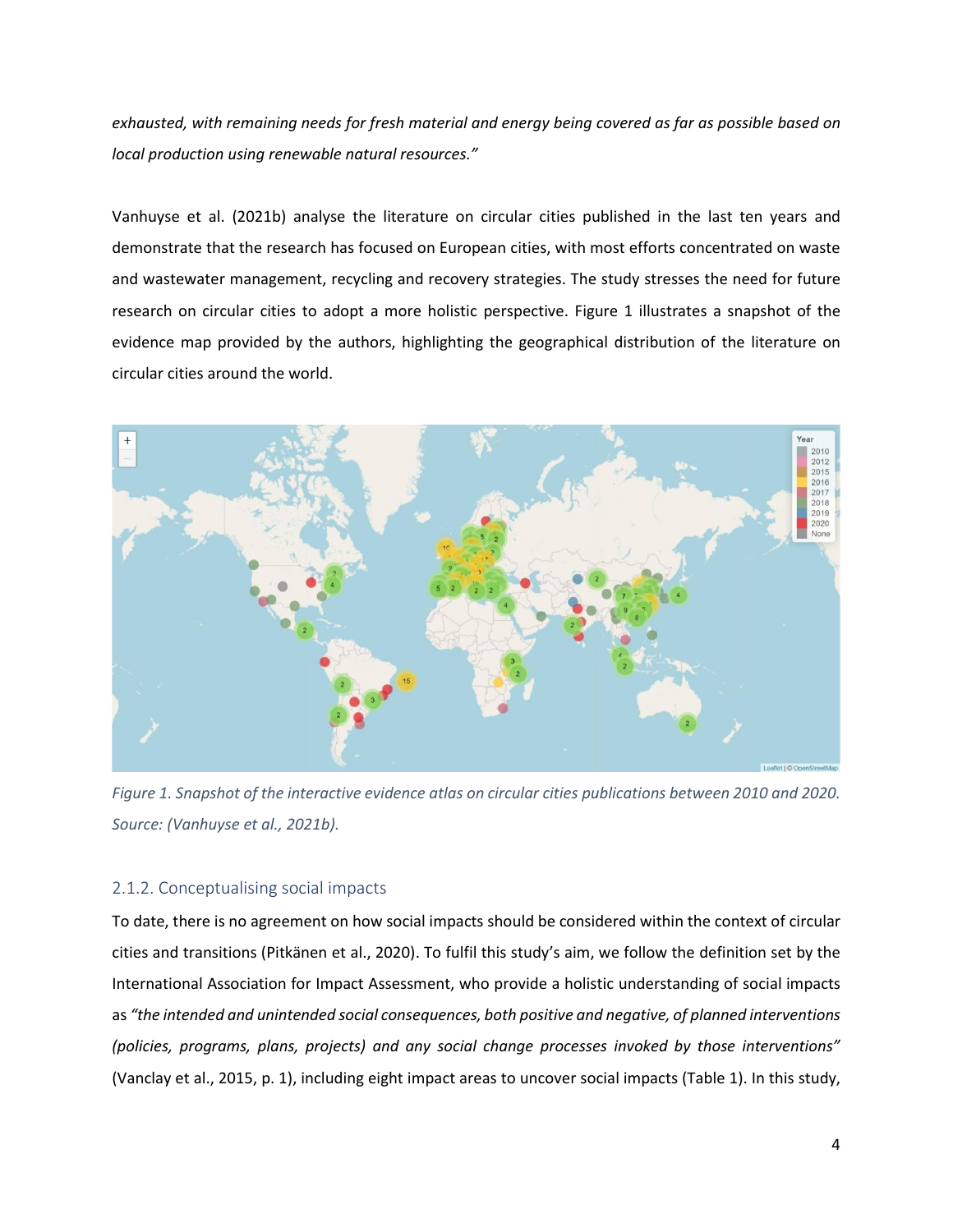we included all categories except for the impact area people's environment (category 5), because the narrative around the CE is that it will have positive environmental impacts.

In the context of CE transitions, we have uncovered what each of these impact areas entails in more detail by reviewing previous studies examining the social impacts in circular cities (for a comprehensive overview, see Vanhuyse et al., 2021a) and theoretical literature on the underlying concepts. With **people's way of life** (category 1), we identified relevant sub-categories such as employment, consumption, transport and mobility. **People's culture** entails people's perceptions which shape their beliefs, norms and practices (for instance, environmental awareness and perceptions on CE in this context) (see, Hobson, 2020; Nogueira et al., 2020). **People's community** refers to the emergence of new forms of consumption and impacts on social cohesion, social equity and the stability of the community (see, Fratini et al., 2019; Nowakowska and Grodzicka-Kowalczyk, 2019; Soto, 2020). **Political systems** mainly covers factors linked to power (a)symmetries, underlying governance structures, types of participation and the level of involvement (see, Fratini et al., 2019; Kębłowski et al., 2020; Nogueira et al., 2020). The category **health and well-being** refer to various types of well-being, including material well-being, social inclusion and the general quality of life, as well overall public and mental health (see, Lee et al., 2016; Nogueira et al., 2020). The category **people's personal and property rights** describes whether people are economically affected or disadvantaged, for instance through civil right violations, which is crucial in a CE transition where new services are developed, and people might be exposed to increased digitalisation (see, Hobson, 2020; Lekan and Rogers, 2020). Lastly, under **people's fears and aspirations** we aim to cover general perceptions about safety and the future.

| Impact area          | <b>Description</b>                                                        |
|----------------------|---------------------------------------------------------------------------|
| People's way of life | How people live, work, play and interact with one another on a day-to-day |
| (category 1)         | basis                                                                     |
| People's culture     | Shared beliefs, customs, values and language or dialect                   |
| (category 2)         |                                                                           |
| People's community   | Cohesion, stability, character, services and facilities of the community  |
| (category 3)         |                                                                           |

|  | Table 1. Conceptualisation of social impact categories. |  |
|--|---------------------------------------------------------|--|
|  |                                                         |  |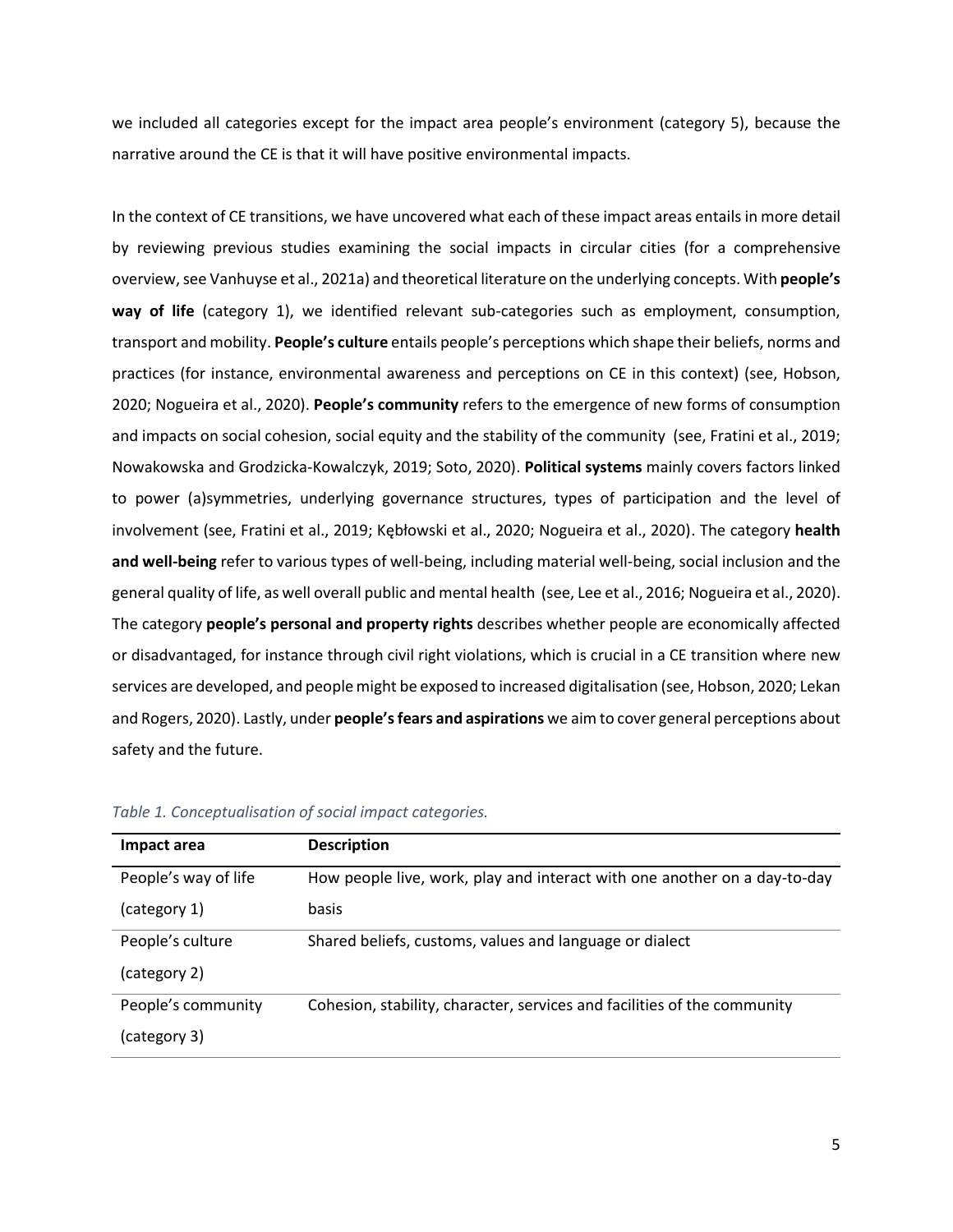| Political systems        | The extent to which people can participate in decisions that affect their lives, |
|--------------------------|----------------------------------------------------------------------------------|
| (category 4)             | the level of democratization that is taking place, and the resources provided    |
|                          | for this purpose                                                                 |
| People's environment     | The quality of the air and water people use; the availability and quality of     |
| (category 5)             | the food they eat; the level of hazard or risk, dust and noise they are exposed  |
|                          | to; the adequacy of sanitation; their physical safety; and their access to and   |
|                          | control over resources                                                           |
| People's health and      | The state of complete physical, mental, social and spiritual wellbeing and       |
| wellbeing (category 6)   | not merely the absence of disease or infirmity                                   |
| People's personal and    | Whether people are economically affected or experience personal                  |
| property rights          | disadvantages, which may include a violation of their civil liberties            |
| (category 7)             |                                                                                  |
| People's fears and       | People's perceptions about their safety, their fears about the future of their   |
| aspirations (category 8) | community, and their aspirations for their future and the future of their        |
|                          | children                                                                         |

Source: (Vanclay, 2003; Vanclay et al., 2015)

### 2.2. The case of Umeå

The city of Umeå is one of the fastest growing cities in Northern Sweden (OECD, 2020), numbering 130,000 inhabitants in 2020 (Statistics Sweden, 2021). The Comprehensive Plan for the city projects a radical population increase to 200,000 inhabitants by 2050, which will affect the municipality's use of natural resources and infrastructure demands (Umeå kommun, 2018a). Historically, the city's production-based  $CO<sub>2</sub>$  emission levels have remained below the national average (approximately 4.7 tonnes of  $CO<sub>2</sub>$  per capita) and the city aims to achieve net-zero emissions by 2050, in alignment with national objectives (OECD, 2020). One of the main challenges relating to current emission levels is the city's transport sector, because it is the main source of CO<sub>2</sub> emissions in Umeå (Umeå kommun, 2018b). Umeå's consumptionbased emissions are higher than the national average, with 9.8 tonnes of CO<sub>2</sub> per capita (Axelsson et al., 2018). The transport sector also poses a challenge, causing 32% of total emissions, followed by private investment (21%), food (17%), public consumption and investment (13%), clothes and gadgets (9%), housing (6%) and others (2%) (Axelsson et al., 2018).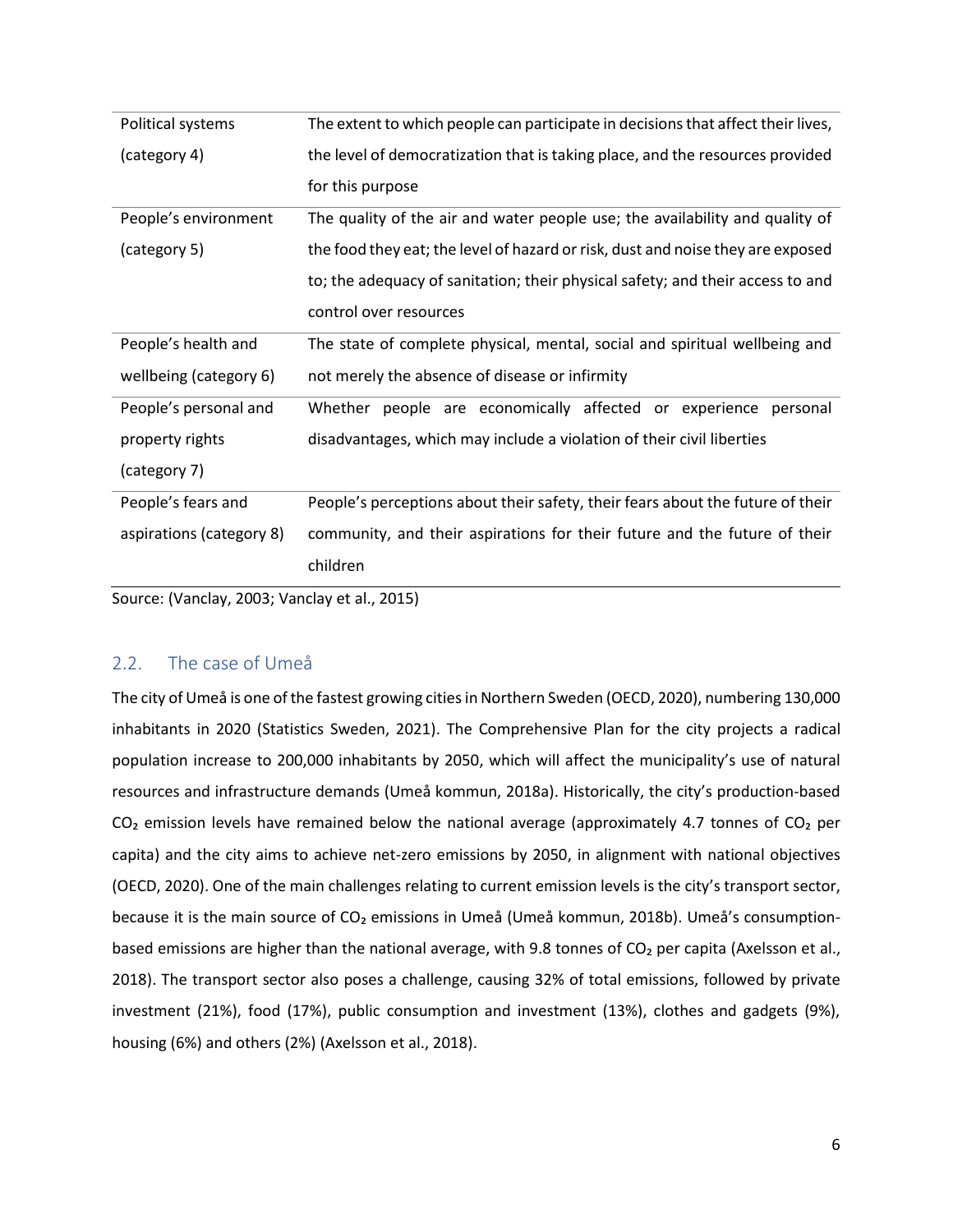The transition towards a CE has been a political priority since the Strategic Plan 2016–2028, which sets the objective of the city becoming a pioneer of the CE (Umeå kommun, 2016). The CE is viewed as a way to achieve the goal of becoming fossil-fuel free by 2040, while enhancing innovation and creating a stimulating environment for new business models, as well astransforming Umeå into a green, sustainable and sharing city (OECD, 2020). The OECD study on the "Circular Economy in Umeå, Sweden" provided some first recommendations on how to develop a roadmap for achieving the city's stated CE ambition. Some of those recommendations are: (1) to promote the CE by mapping existing CE initiatives and developing a strategy connected to existing city targets, (2) to facilitate collaboration among a wide range of stakeholders and (3) to enable the required government and economic conditions. Since the publication of the OECD report, the municipality hastaken itsfirst stepstowardsstrengthening the city's CE transition. For instance, it has placed a project manager on CE, mapping existing circular initiatives (see Umeå kommun, n.d.), and commissioned studies on the city's urban metabolism and green procurement opportunities (see, IVL Svenska Miljöinstitutet, 2020; Umeå kommun, 2020).

### 2.3. Data collection and analysis

We first collected city documents and reports, previous studies, and supplementary material linked to the city's stated CE ambition to understand the city's priorities, provide an overview of city targets linked to the CE transition and map existing CE initiatives. This process supported the mapping of relevant stakeholders linked to a CE transition in Umeå. We then selected the stakeholders for semi-structured interviews based on conversations with the municipal government as well as independent internet searches on businesses, academia and civil society organisations linked to the planned CE transition in the city. These stakeholders were allocated to different groups using the quadruple helix model, stressing the relevance of governments, the private sector, academia and research institutes, and citizens/civil society (Leydesdorff, 2012). We aimed to capture a wide range of perspectives by contacting stakeholders from different sectors (transport, building and housing, energy, water and waste management, food, etc.). Snowballing techniques were applied to identify additional interviewees during each interview.

We interviewed a total of 25 stakeholders during September–December 2021, with a balanced representation across the four groups (Annex 1). Informed consent was collected from each interview partner. Annex 2 contains the interview guide. The interviews were recorded, and detailed notes were taken. Most interviews were conducted in English; however, nine interviews were undertaken in Swedish. The notes from the Swedish interviews were translated into English.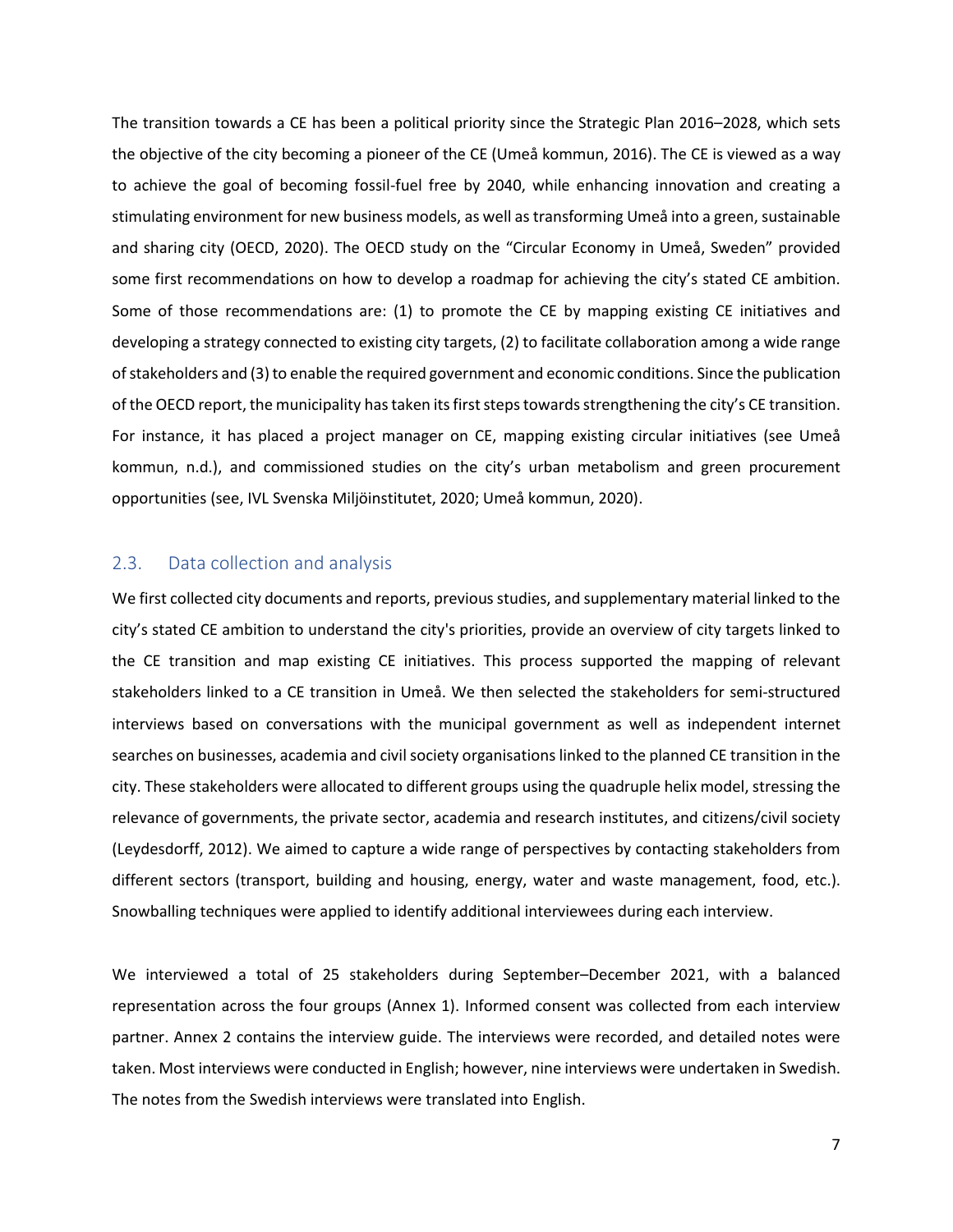Additions were made to the interview notes while listening to the recordings. The revised interview notes were then uploaded and analysed using a qualitative data analysis software (NVivo). The interviews were coded by two researchers and verified by a third one. We used content analysis to find connections and discrepancies between the different stakeholders' viewpoints, following an iterative and explorative approach which combined inductive and deductive coding. We started with a deductive coding framework based on the impact areas suggested by Vanclay et al. (2015) (see Table 1) as it offers a holistic understanding of social impacts. In addition, we reviewed the scientific literature to untangle what each of these categories entails. When coding the interviews, we also added new aspects inductively as they emerged. The findings were accorded to the different stakeholder groups they represented from the quadruple helix model. The preliminary findings were also presented in two virtual focus group discussions held in February 2022, with six and four participants in each group. We invited stakeholders from different sectors, who participated in the previous interviews, to test whether our analysis corresponded to the participants' assessments, and whether they wanted to provide clarifications.

### 3. Results

### 3.1. Stakeholder's understanding of CE and its application in Umeå

From the interviews and the collection of city documents, it became apparent that Umeå is at an early stage of its journey towards achieving a CE. Even though the city has formulated its ambition of becoming a pioneer of the CE (Umeå kommun, 2016), a concrete roadmap to support that vision has yet to be identified.

The different stakeholders in the city presented generally diverse perspectives on the CE concept, particularly their understanding of the CE in Umeå. A few reoccurring themes became apparent. For instance, the CE concept and the notion of sustainability were sometimes used interchangeably – both when we asked about the CE vision in Umeå as well as in the participants' general understanding of the concept. CE was often referred to as sharing economy. Overall, stakeholders spoke positively about a CE transition, describing the main benefits as positive environmental impacts and economic gains. Based on the participants' personal understanding, a CE entails: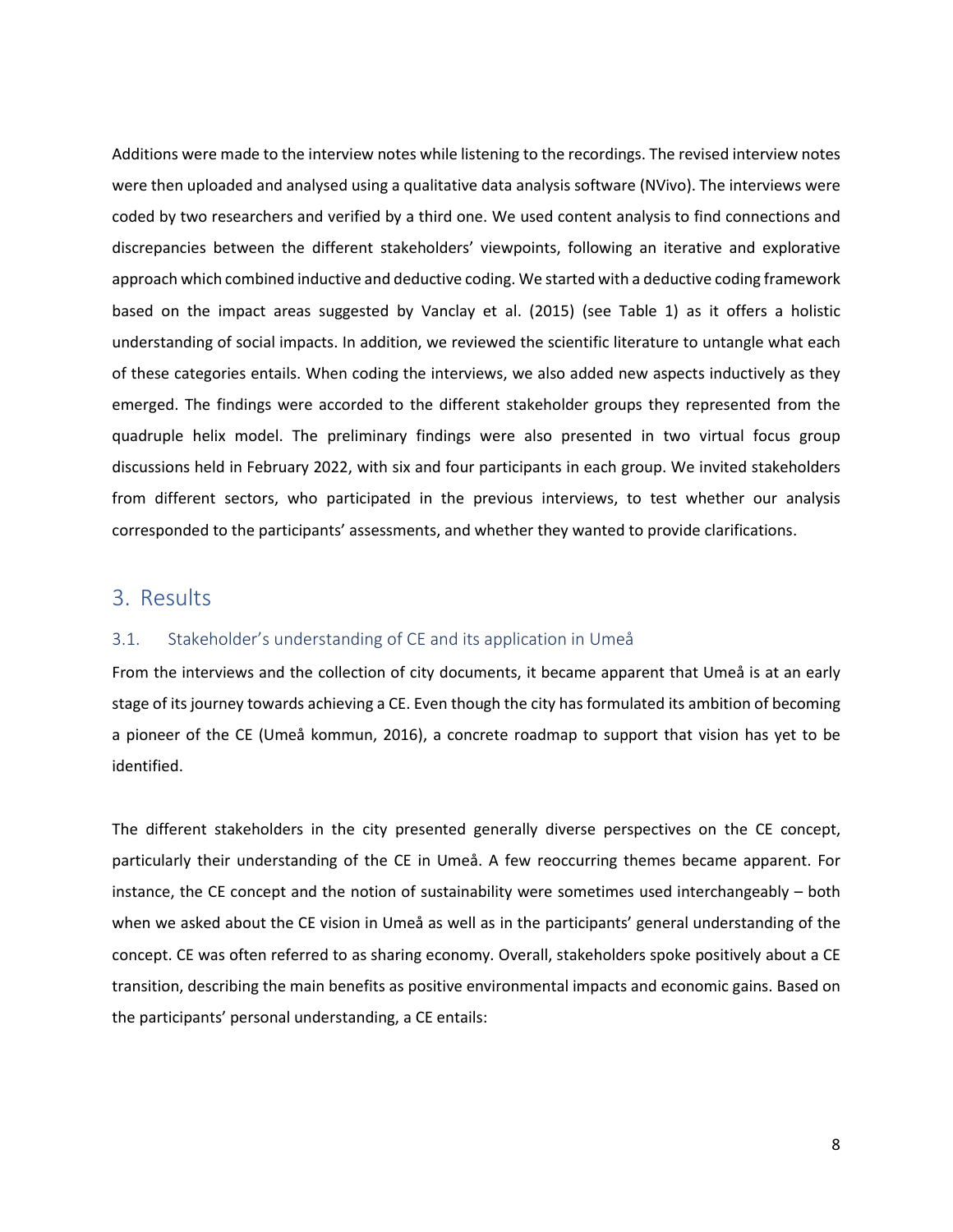- (1) a prolonged lifespan of products and materials by using them for as long as possible through different strategies, mainly reusing, rethinking, and recycling, and thereby reducing wastes;
- (2) sharing initiatives;
- (3) sustainable consumption and production; and
- (4) the use of renewable resources.

The waste management and energy sectors were mainly associated with CE. As highlighted by one stakeholder from the municipality on the CE concept:

*"It is a broad concept applicable at different scales. The circular economy is applicable in traditional waste management systems and material flows to get more value of products that stay in use. Another area is sharing. How can we have services and consume less so we do not produce as much?"*

Figure 3 provides an overview of the 20 most frequent words counted under people's personal understanding of a CE, with sustainability, circularity and sharing identified as central aspects for the interviewees.



*Figure 2. Word cloud 20 most frequent words under personal CE perceptions. Source: own elaboration.*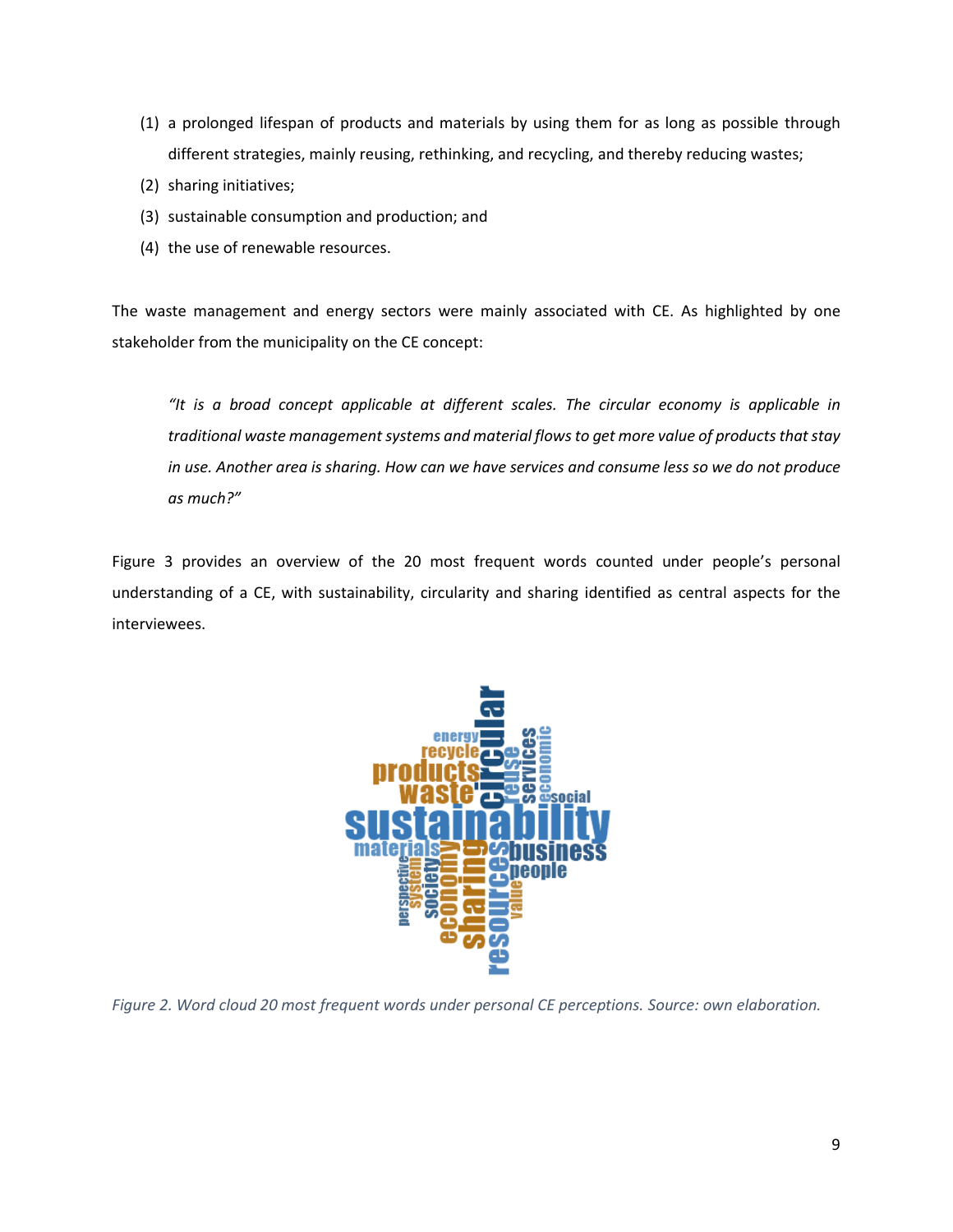### 3.2. Perceptions of social impacts linked to a CE transition in Umeå

Table 2 contains an overview of the social impacts discussed by interviewees from different stakeholder groups in Umeå. We identified both positive and negative impacts and present them in Table 2 accordingly under each impact area. Social impacts linked to people's way of life (impact area 1) were considered the most frequently, with a total of 20 interviewees from all stakeholder groups expressing concerns on shifts in employment. Impacts on people's community (impact area 3) presented another main concern, 14 interviewees stressed positive impacts on social cohesion and 10 interviewees discussed new forms of consumption (for instance, sharing, renting, repairing). People's public awareness (13 interviewees) was the third most discussed impact (impact area 2). Concerning political systems (impact area 4), 9 interviewees discussed the participation of various stakeholder groups in the city's CE plans. Impacts on health and well-being and personal and property rights were barely mentioned.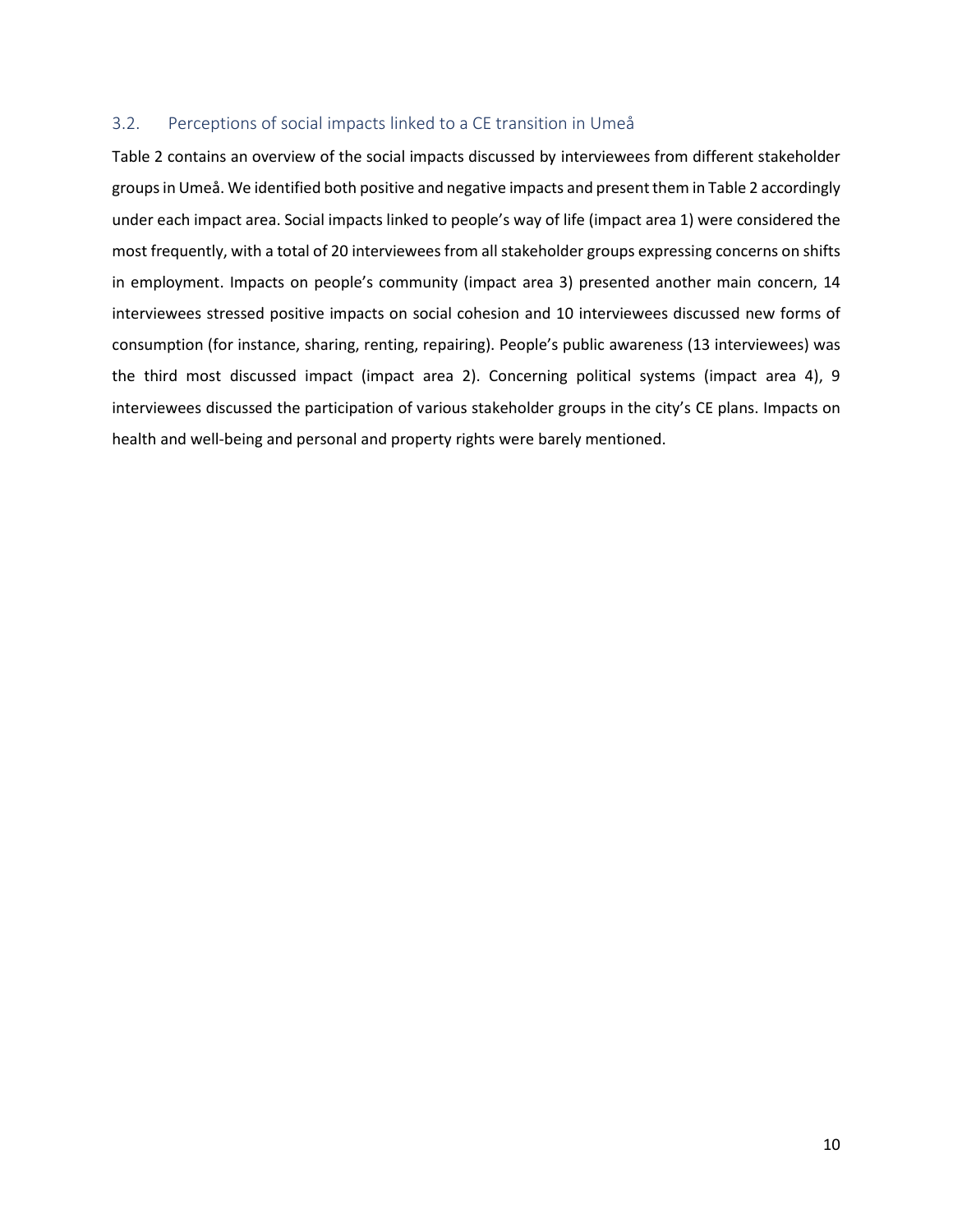| Impact area              | Sub-                                               | Perceived positive impacts (+)                | Perceived negative impacts (-)                           |  |
|--------------------------|----------------------------------------------------|-----------------------------------------------|----------------------------------------------------------|--|
|                          | categories                                         |                                               |                                                          |  |
| People's way of life (1) | Employment                                         | Potential job gains through CE strategies     | Job losses in retail market and car sector suggested     |  |
|                          |                                                    | and new local jobs                            | New skills required in connection to new jobs and        |  |
|                          |                                                    |                                               | quality of jobs needs to be assessed                     |  |
|                          | Consumption                                        | Increased affordability of CE services and    | Risk of a growing social divide due to changes in        |  |
|                          |                                                    | products for population with low incomes      | consumption and lifestyles, for instance through         |  |
|                          |                                                    |                                               | price increases                                          |  |
|                          | Transport and                                      | Positive impacts through modal shift          | Alternative modes of transport too<br>timely,            |  |
|                          | mobility<br>suggested - for instance, less traffic |                                               | affordability and accessibility challenges               |  |
|                          | Other                                              | Potential of migration for new circular jobs, | Potential of growing urban-rural divide                  |  |
|                          |                                                    | role of education and emergence of new        |                                                          |  |
|                          |                                                    | careers                                       |                                                          |  |
| People's culture (2)     | Cultural                                           | Cultural knowledge and learning exchange      |                                                          |  |
|                          | diversity                                          | through local CE initiatives                  |                                                          |  |
|                          | Public                                             | Environmental<br>generally<br>awareness       | Radical shift in mind-set required to create a 'circular |  |
|                          | awareness                                          | considered high in Umeå                       | culture'                                                 |  |
|                          |                                                    | Culture of sharing, renting, refurbishing,    |                                                          |  |
|                          |                                                    | starting in Umeå                              |                                                          |  |
| People's community (3)   | New forms of                                       | Positive impacts linked to CE initiatives,    | CE initiatives not always sustainable $-$ for instance,  |  |
|                          | consumptions                                       | such as increased affordability               | Uber services                                            |  |

## *Table 2. Overview of perceived social impacts of a CE transition by different stakeholders in Umeå.*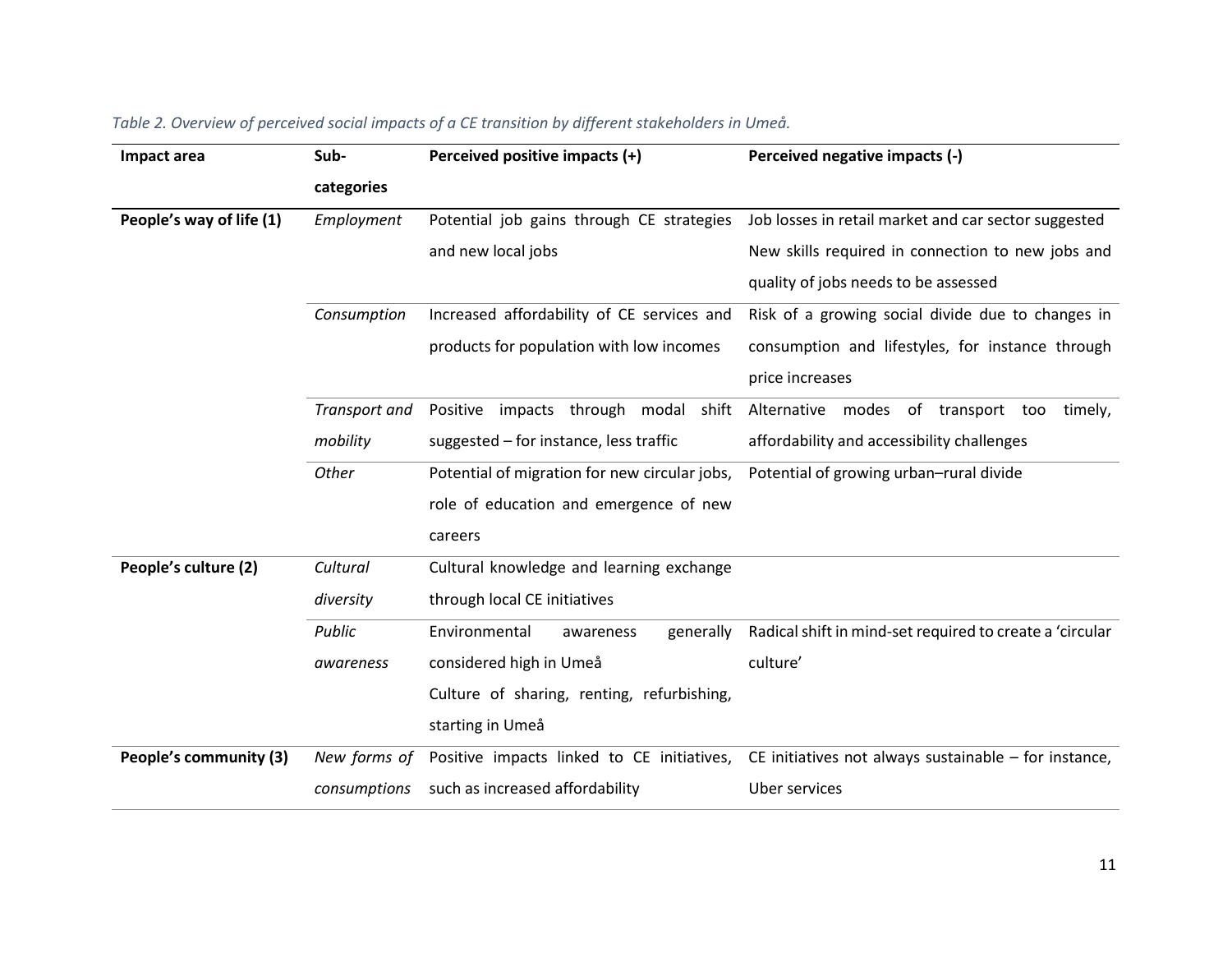|                           |                      |                                              | Access to CE initiatives presents obstacles             |
|---------------------------|----------------------|----------------------------------------------|---------------------------------------------------------|
|                           | Social               | New social ties and networks through         |                                                         |
|                           | cohesion             | sharing initiatives                          |                                                         |
|                           |                      | Neighbourhood services create feeling of     |                                                         |
|                           |                      | togetherness and increase trust              |                                                         |
| Political systems (4)     | Participation        |                                              | Risk of social divide between people who are            |
|                           |                      |                                              | involved and those who are excluded from CE vision      |
|                           |                      |                                              | In particular, civil society organisations and citizens |
|                           |                      |                                              | might be excluded and wish for more involvement         |
| People's health and       | <b>Public health</b> | Positive impacts linked to modal shift       |                                                         |
| well-being (6)            |                      | perceived - less cars and better air quality |                                                         |
|                           | Well-being           | Improved mental health suggested, with CE    |                                                         |
|                           |                      | empowering individuals to take concrete      |                                                         |
|                           |                      | actions in contrast to sustainability        |                                                         |
| People's personal and     | Digitalisation       |                                              | Negative impacts linked to increased digitalisation -   |
| property rights (7)       |                      |                                              | for instance, elderly and migrants, who lack access     |
|                           |                      |                                              | and skills for digital empowerment                      |
| Fears and aspirations (8) | Fears                |                                              | Fear of creating negative impacts through CE plans      |
|                           |                      |                                              | Fear of excluding vulnerable societal groups            |
|                           |                      |                                              | Fears linked to growing and changing population         |
|                           |                      |                                              | Fears linked to time and scale of transition            |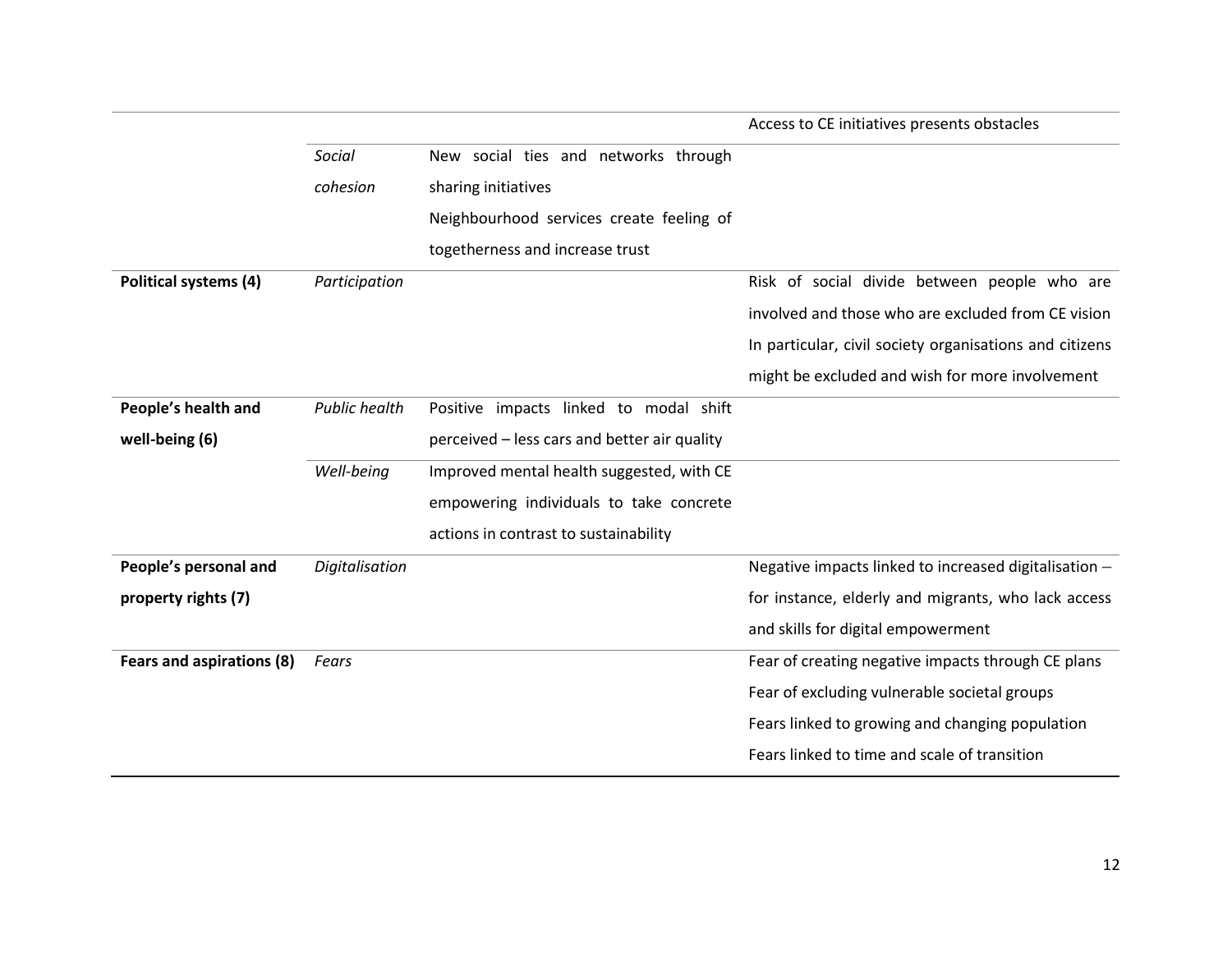Concerning **people's way of life** (impact area 1), 20 interviewees from different stakeholder groups shared concerns linked to employment. As a public sector representative highlighted:

*"The biggest changes would occur in the retail market and clothing stores who sell things with a short life span. Some would of course survive. This would create a shift in the labour market for fashion, beauty, and IT. […] This would impact workers in these sectors, both in the stores but also globally in third world were products are produced."*

Four interviewees from the public and private sector stressed specific sectoral changes. The retail market has been perceived as one of the sectors associated with significant job losses, along with the construction sector and the car industry. For instance, participants expressed fears about increased digitalisation and automation of cars and a potential takeover by the sharing economy. The connection between local consumption and global production, where there might be positive impacts on local production through CE strategies but negative impacts on exporting nations with emerging economies, was outlined by representatives from all four stakeholder groups (11 interviewees).

Four interviewees highlighted that the labour market might be reorganised, with job gains linked to different CE strategies (sharing, repairing, refurbishing, recycling), which could create local jobs but will also require new skills. Those new job requirements will need to be reflected in educational programmes, in which new careers should emerge, with six stakeholders stressing the role of education. Additionally, three interviewees were concerned about the quality of new jobs, referring to the working conditions for bike courier jobs and Uber services.

Concerning **people's culture** (impact area 2), nine stakeholders discussed public awareness of the CE, stressing that shifts in mind-sets are required for a successful transition towards a CE. Stakeholders claimed that, so far, it has been difficult to get people without existing environmental awareness involved in CE efforts (even though environmental knowledge is considered generally high in Umeå, according to three interviewees). Participants stressed that it has also been difficult to convince citizens with high incomes who have no incentives to change their consumption patterns. Nevertheless, seven interviewees (mainly from public sector and civil society, and one private sector representative) stressed that a "circular culture" is emerging. As a private sector representative stated:

13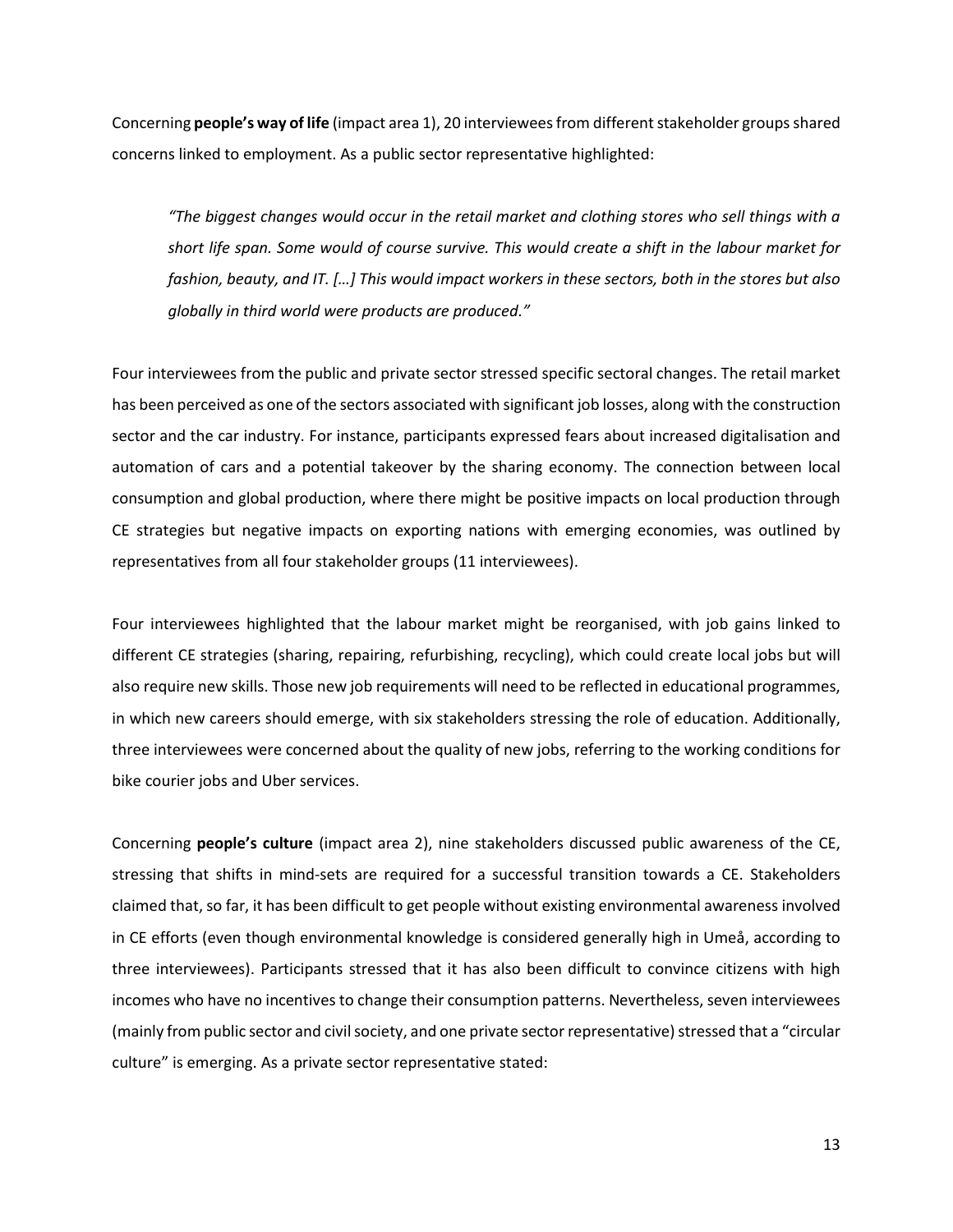#### *"It has become a trend. It used to be shameful to buy second hand but now people are proud."*

Four interviewees discussed the potential of enforcing cultural knowledge and learning exchange through local CE initiatives. Civil society and public sector representatives raised the example of repair workshops involving people from different cultural backgrounds and generations, where CE activities can bridge cultural and language barriers.

Under **people's community** (impact area 3), positive impacts were mainly discussed in relation to new forms of consumption, such as sharing or repairing initiatives. The main societal benefits linked to those were more affordability and access for families with low incomes; the example of Fritidsbanken was mentioned, an initiative where people can borrow outdoor and sports equipment free of charge for 14 days.

At the same time, seven interviewees from the public sector and civil society organisations discussed various pitfalls connected to sharing initiatives. As one public sector representative mentioned:

*"Sharing is not always sustainable. […] We need to look at the life-cycle perspective. We need to look at social sustainability if we think about services like Uber. How is it socially sustainable? We don't replace sustainability with CE. The core is sustainability."*

Accessibility was discussed, not only in terms of physical access (for instance, the distance from people's homes to recycling centres) but also in terms of inclusiveness (for instance, obstacles linked to digital platforms for elderly people) and time sensitivity (CE activities will be more time intensive).

A total of 14 interviewees (mainly from the public sector, and its operating companies, and a few civil society representatives) believed that CE initiatives enhance social cohesion. These interviewees said that such initiatives create new social ties and meeting points and connect people from different age groups and diverse cultural backgrounds in a spirit of togetherness and belonging. Two interviewees pointed out that the level of trust is already high in Umeå and will only increase through CE initiatives.

Under **political systems** (impact area 4), interviewees mainly discussed the issues of participation and involvement in the city's CE plan. The results for the level of involvement among different stakeholder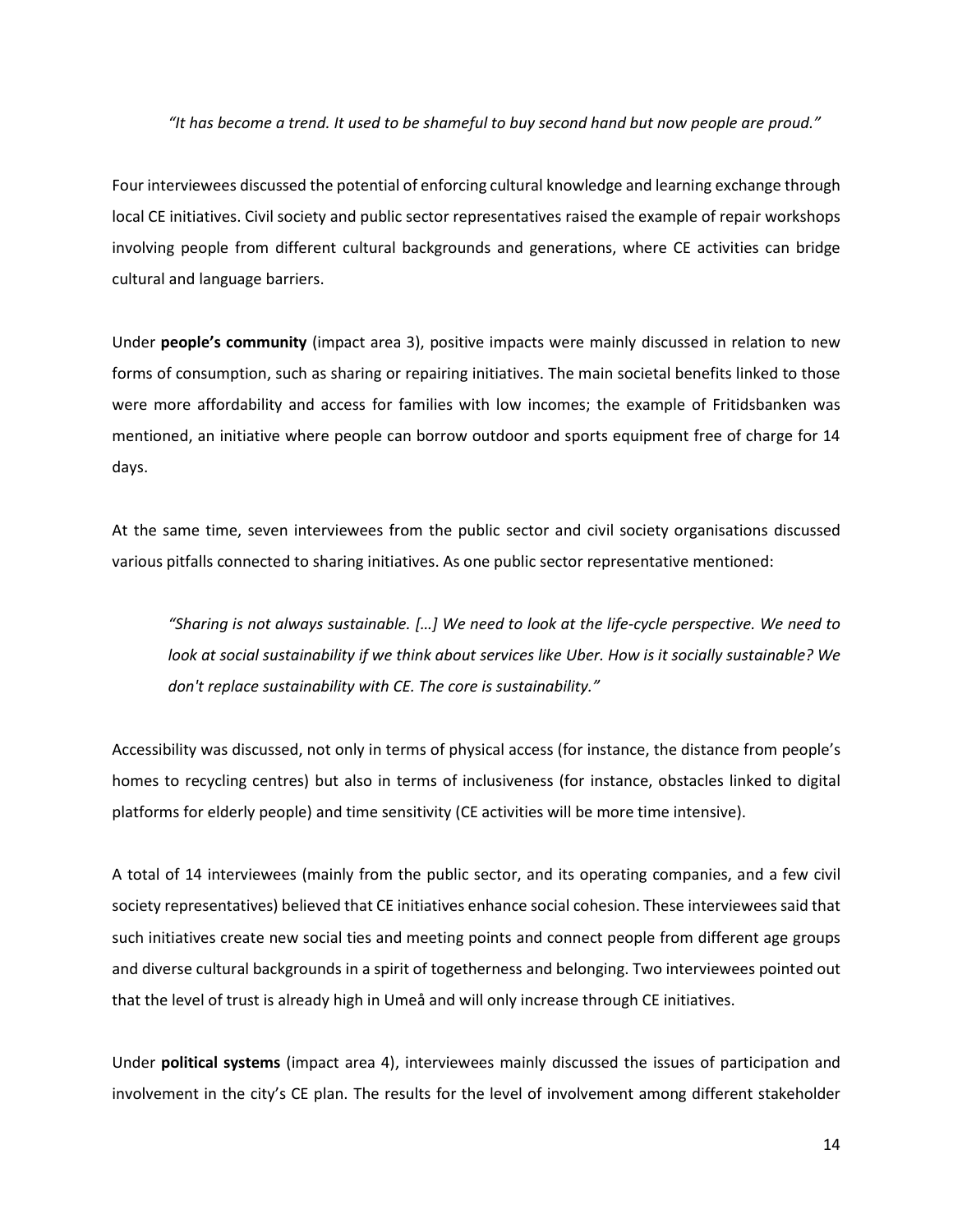groups were mixed. Out of a total of 18 interviewees talking about existing collaborations linked to CE plans, 11 people claimed that current collaborations are insufficient particularly representatives from civil society organisations. Existing collaborations were mainly identified between the municipality and the municipality-owned companies, which provide public services linked to housing, energy, waste, and water management. One interviewee stressed the challenges linked to participation:

*"You don't always get invited at the grassroots level. You talk about participation through workshops with citizens which has been done but you reach the ones who are already onboard and not the big part of the population."*

Two stakeholders from civil society and one representative from academia were concerned about a potential social divide emerging between the people that feel included in the city's vision and those that do not have the means to express their voice. Three interviewees discussed a few additional aspects linked to existing governance structures. For instance, one public sector official expressed the need for top-down governance to accelerate the transition, while a civil society representative wished for engagement with high-level decision-makers from the municipality:

*"Get us the people who make the decisions in Umeå kommun, it is not interesting trying to make plans and only receive representatives that do not have an impact on how the work will be carried out. It is important if we put our volunteering time. We need to make an impact."* 

The impacts on **health and well-being** (impact area 6) were barely discussed; three interviewees regarded indirect positive impacts on public health, particularly through a modal shift and thereby emission reductions. Two interviewees mentioned impacts on well-being, with a stakeholder from civil society stressing that there might be positive impacts on mental health through a CE transition, as they believed that the CE empowers individuals to take concrete actions, in contrast to the notion of sustainability.

Under **personal and property rights** (impact area 7), impacts linked to a digital transformation in a CE were highlighted by five interviewees. Again, elderly people and migrants were highlighted as vulnerable groups, often lacking access to technology and the skills needed for digital empowerment. A stakeholder from the public sector pinpoints this barrier: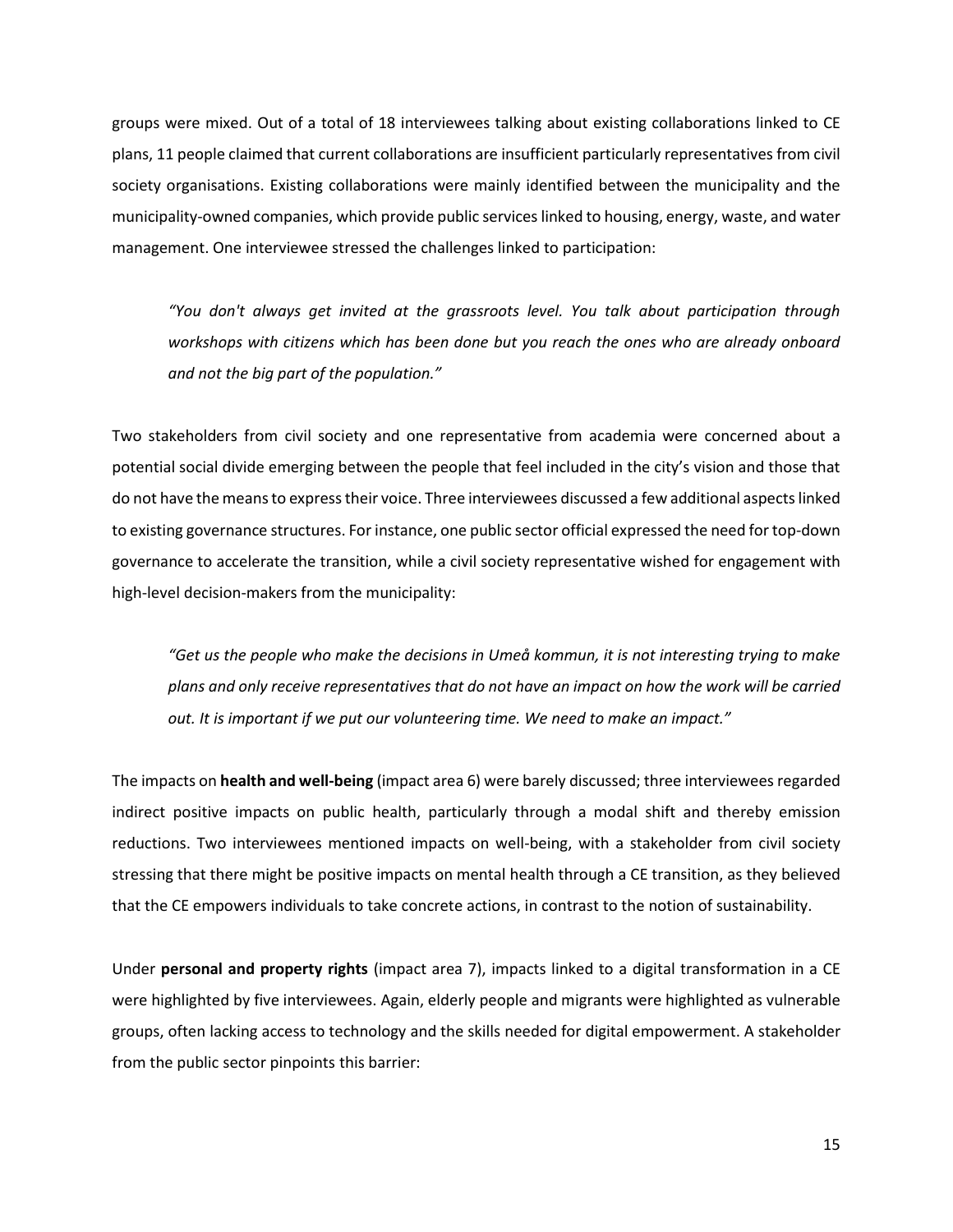*"The marginalized groups in a digital transition are elderly and immigrants, it is about information and these groups are difficult to reach with information."*

In addition, two stakeholders pointed out the potential negative impacts linked to the provision of housing as well as clean and affordable energy.

Concerning **fears and aspirations** (impact area 8) related to a CE transition in Umeå, we identified a diverse set of fears with several main themes emerging:

- fears linked to the city's vision and plan such as miscommunication, not succeeding, feeding into an empty agenda, or even creating negative impacts;
- fears linked to just transition considerations, for instance excluding vulnerable groups or creating intergenerational issues;
- fears linked to a growing population, for instance considering the new needs and services required for the planned population increase and uncertainties on how to tackle this issue; and
- various fears linked to the time and scale of the transition, with the desire to drastically move faster to reach the required transition.

# 4. Discussion

As stressed by Vanhuyse et al. (2021a), there is a lack of social impact considerations in the literature on circular cities and, where they are covered, studies focus on employment opportunities and governance issues. For the case study on Umeå, we found similar results: perceived impacts were narrow; interviewees shared concerns mostly linked to people's way of life such as shifts in employment; both positive and negative impacts on people's community in connection to CE initiatives; and public awareness under people's culture. The results on participation were mixed, with the majority of interviewees suggesting negative impacts due to the low levels of engagement with civil society and citizens. Impacts linked to health and well-being and personal and property rights were barely discussed.

This links to the perceptions of the CE, where only a few CE strategies (reusing, recycling and rethinking) and the waste management sector have been mentioned frequently. At the same time, the CE was often associated with sustainability or the sharing economy. Compared to other European cities that have a CE roadmap, concrete targets and supporting strategies in place (for instance, Helsinki and Peterborough), Umeå is at an early stage of its CE transition pathway. This might have impeded the participants'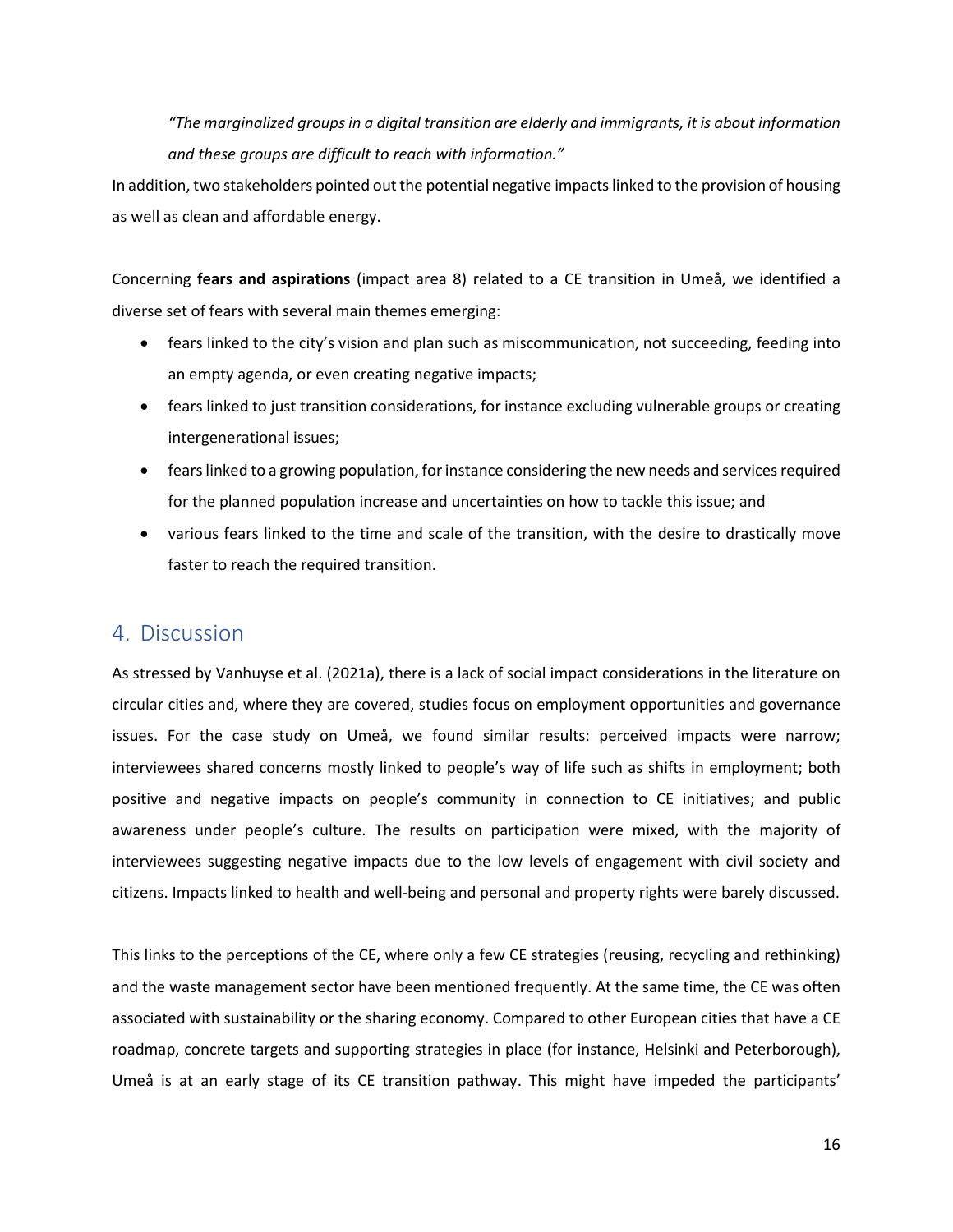understanding of the potential impacts of the planned transition as they might not yet be perceived as tangible. Some crucial areas, such as reducing consumption- and production-based emissions in the transport sector, have been identified by previous studies (see Axelsson et al., 2018) which could help to further identify priority areas and implement CE strategies. We also suggest that the city's CE vision and strategies are communicated to different stakeholder groups in the city. This will help broaden current stakeholder perceptions on the CE, as well as increase ownership and support. Furthermore, the links between the city's CE ambitions, other sustainability targets, and national goals, need to be identified (for instance, becoming fossil-fuel free by 2040 or reaching 200,000 citizens by 2050). The potential pitfalls and contributions to different sustainable development goals also need to be investigated further.

That said, below we anchor three of the observations into the literature, which we deem the most relevant, namely 1) employment; 2) social cohesion and access; and 3) personal and property rights.

Impacts on employment were discussed most frequently by interviewees from all stakeholder groups. Yet the extent to which different sectors and types of employment will be impacted (both positively and negatively) warrants more research. While scholars suggest substantial job opportunities in a CE (see Wijkman and Skånberg, 2017), so far, the circular cities literature has focussed on informal waste sector workers, particularly in the context of low-income countries (see Becerra et al., 2020; Goldstein, 2017; Govender, 2017; Tong, 2017; Tong and Tao, 2016). The narrow focus presents an obstacle to understanding the impacts on different stakeholders, and trade-offs in affected sectors. We therefore suggest assessing the job quality of circular jobs, the type of skills required for different circular jobs and the preparedness of citizens to gain those new skills.

We gathered both positive and negative perceptions on impacts linked to the community category. One controversy concerned the benefits and pitfalls of CE strategies, especially sharing services. While ten stakeholders believed they will create more social cohesion and trust, seven interviewees discussed various pitfalls. Notably, the majority of interviewees' that highlighted the beneficiaries of CE initiatives were public sector representatives. One example of potential pitfalls provided was working conditions of Uber services. Other challenges raised were the accessibility of digital platforms and services, as well as the physical access to CE initiatives. This relates to a broader discussion about the inclusiveness and accessibility of CE initiatives. For instance, Xiao et al. (2019) stress challenges linked to the sharing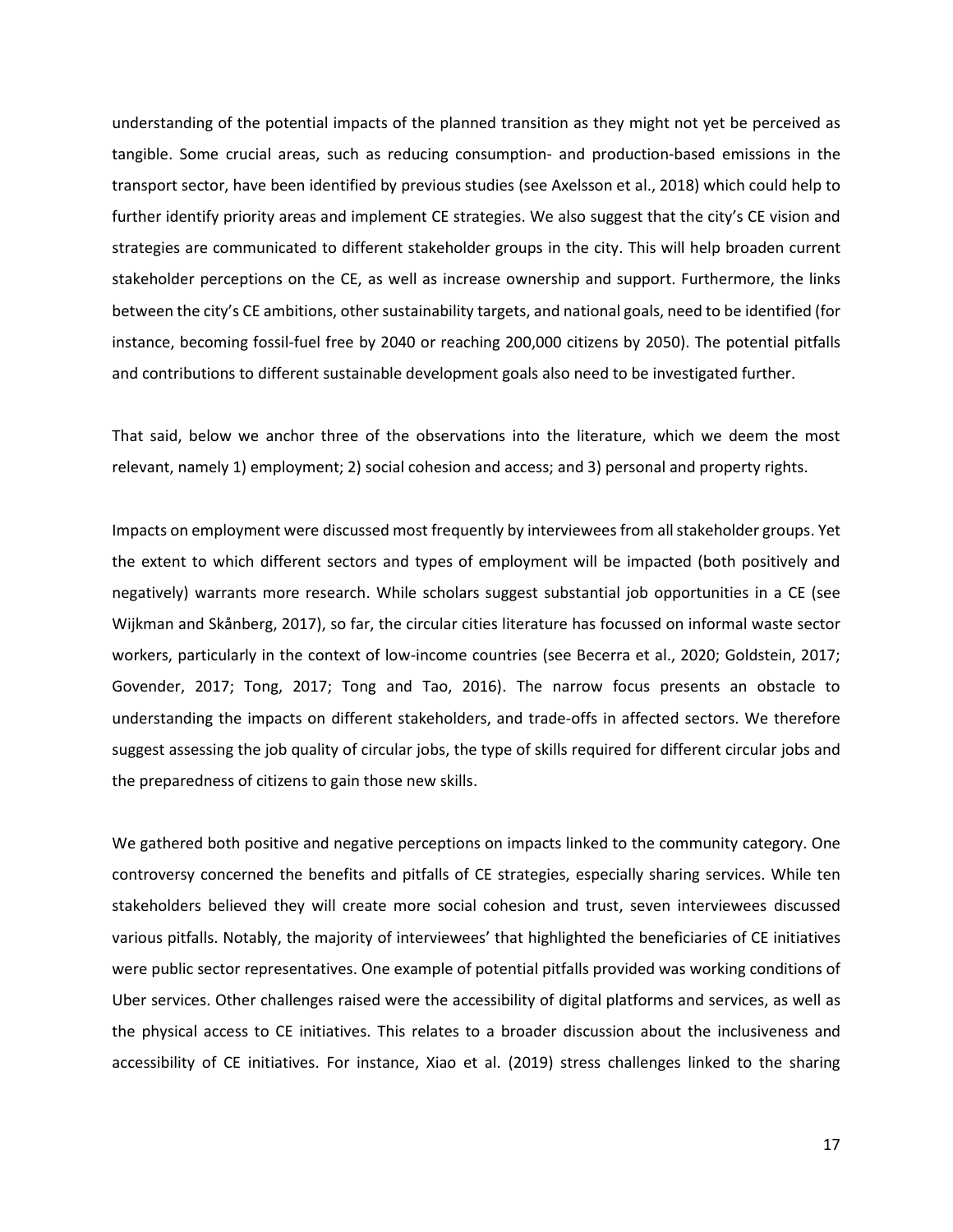economy and address potential societal disruptions such as negative spending habits and massive job displacements. Mont et al. (2020) also claim that the impacts of sharing initiatives are poorly understood.

Overall, there is little consideration of current rights holders and how they will be affected. In their study on social impact considerations in circular cities, Vanhuyse et al. (2021a) highlight that personal and property rights are barely discussed. The scholars identify concerns about land rights linked to waste management. However, it will be crucial to explore the impacts on personal and property rights, especially in the context of sharing services. Ballardini et al. (2021) shed light on issues related to repairing, reusing and leasing activities linked to intellectual property and property laws. The authors claim that the fields are currently failing to provide incentives for innovations and more sustainable business models.

## 5. Conclusion

To date and to the best of our knowledge, there have been no holistic studies of the social impacts related to circular city transitions. We therefore aimed to help close this gap by exploring the social impacts of the planned circular city transition in Umeå, uncovering stakeholder perceptions on intended or unintended societal consequences. We found that social impact considerations are currently narrow, with the main concerns relating to shifts in employment and impacts on people's community, while impacts on people's health and well-being as well as personal and property rights were barely discussed.

Based on our findings, we recommend involving stakeholders from different stakeholder groups early in the city's CE vision and planned strategies. This will help to develop a shared understanding of the CE and mobilise broader support among the different stakeholder groups. It will also be necessary to clarify how the CE can contribute to the fulfilment of city targets and priorities, identify potential conflicting goals, and thereby understand who might gain or lose from the transition to a CE. Consequently, strategies for mitigating these potential conflicts are needed. For instance, how to reach vulnerable population groups – in the case of Umeå, elderly people and people with language or cultural barriers. A first step towards ensuring that the transition does not affect vulnerable groups is including them in the discussion.

It is worth mentioning some limitations of this study. Even though we did an extensive stakeholder mapping and applied different strategies to gain diverse perspectives, we might have missed some relevant city stakeholders and therefore not included some relevant perceptions on the social impacts of a CE transition in Umeå. Additionally, we included only stakeholders' perceptions in this working paper.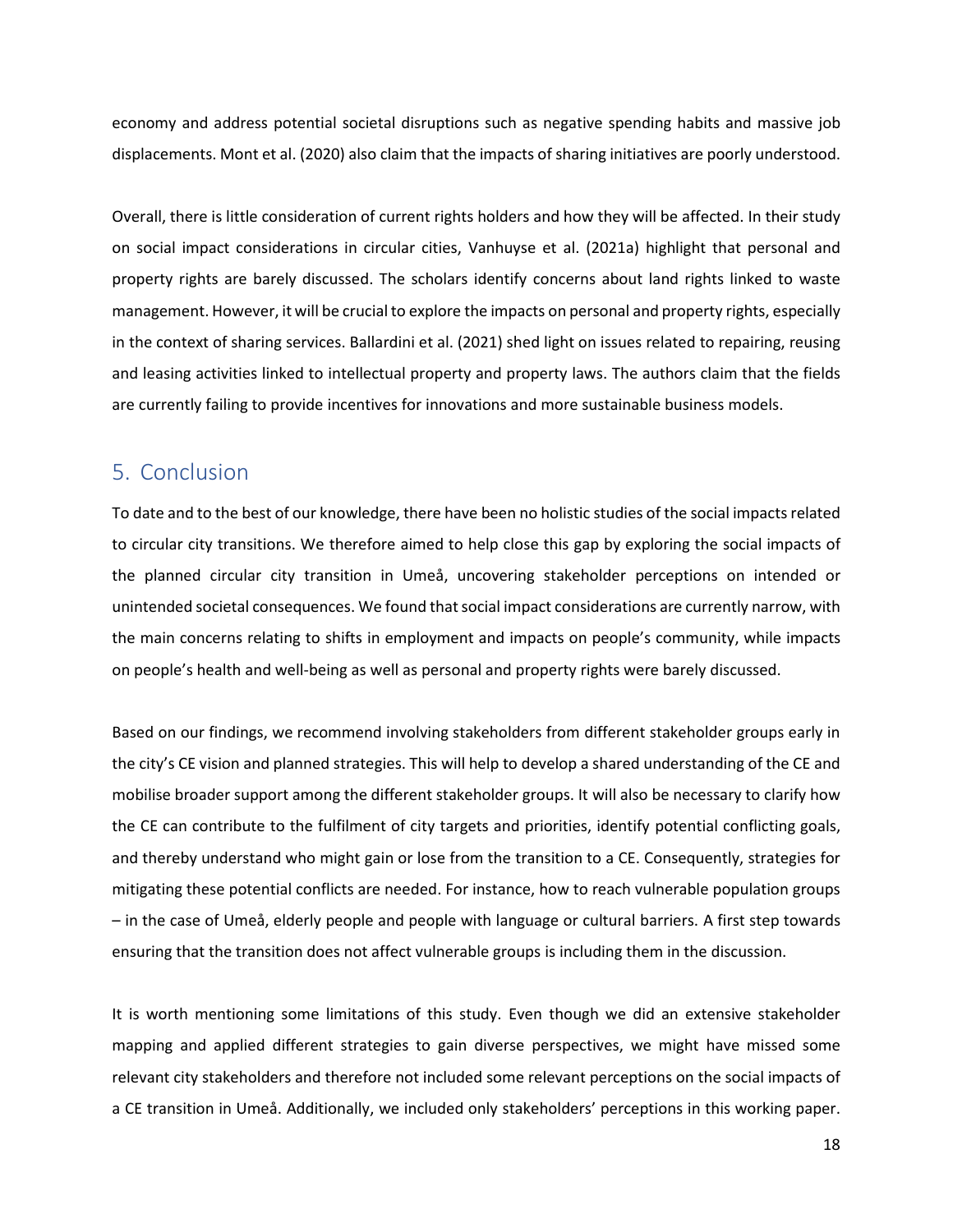We will validate these further in focus group discussions and compare the stated perceptions with quantitative evidence for Umeå, including socio-economic and socio-demographic data, and map the access to current CE initiatives.

We suggest that future studies need to explore further the social impacts of a circular city transition and collect evidence for health and well-being impacts, as well as impacts on personal and property rights. It would also be valuable to investigate cities which are at different stages of their CE journey and compare the social impacts at various stages of implementation. Future studies could add supply chain thinking to their analysis to map social impacts along the supply chain. The impacts linked to people's community and political systems could be further explored from a spatial equity lens, investigating access and participation. We call for more concrete tools and guidance to support local policy makers in integrating social considerations into their urban CE plans. Only then will the transition towards a CE in cities be transformative and contribute to more sustainable urban pathways.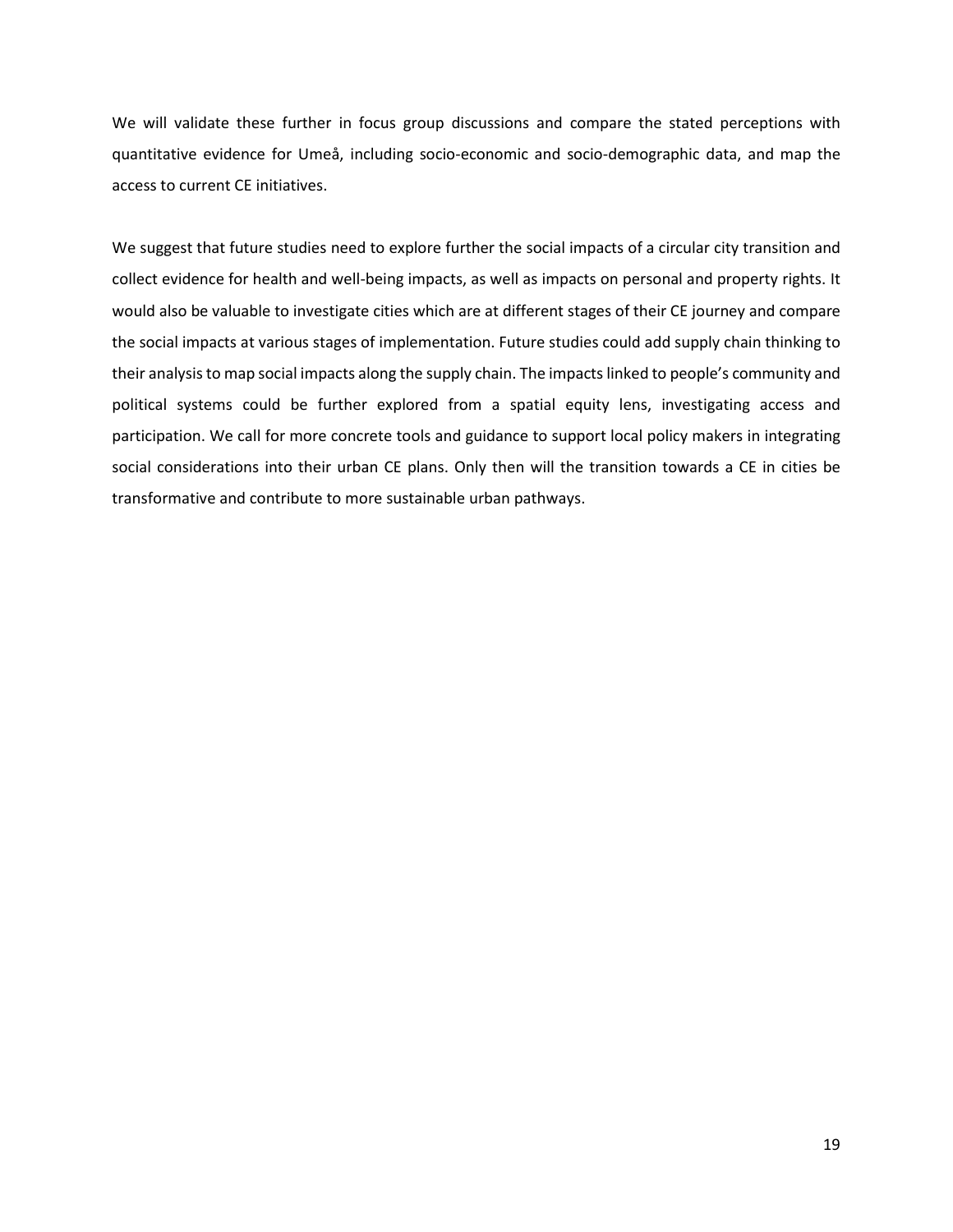# Author contributions

- RS Conceptualization, data curation, formal analysis, methodology, writing original draft
- FV Conceptualization, methodology, writing original draft, funding acquisition, project administration
- KA Writing review and editing

# Acknowledgements

This work was funded by Vinnova under grant [2019-03237].

# Declaration of interests

The authors declare no competing interests.

# References

- Axelsson, K., Vanhuyse, F., Dawkins, E., 2018. Konsumtionsbaserade utsläpp i Umeå kommun. Resultat av Konsumtionsvaneundersökningen 2018.
- Ballardini, R.M., Kaisto, J., Similä, J., 2021. Developing novel property concepts in private law to foster the circular economy. Journal of Cleaner Production 279, 123747. https://doi.org/10.1016/j.jclepro.2020.123747
- Becerra, L., Carenzo, S., Juarez, P., 2020. When Circular Economy Meets Inclusive Development. Insights from Urban Recycling and Rural Water Access in Argentina. Sustainability 12, 9809. https://doi.org/10.3390/su12239809
- Campbell-Johnston, K., Cate, J. ten, Elfering-Petrovic, M., Gupta, J., 2019. City level circular transitions: Barriers and limits in Amsterdam, Utrecht and The Hague. Journal of Cleaner Production 235, 1232–1239. https://doi.org/10.1016/j.jclepro.2019.06.106
- Circle Economy, 2021. The Circularity Gap Report 2021. Platform for Accelerating the Circular Economy (PACE), Amsterdam.
- Ellen MacArthur Foundation, 2017. Cities in the circular economy: An initial exploration [WWW Document]. URL https://www.ellenmacarthurfoundation.org/publications/cities-in-the-circulareconomy-an-initial-exploration (accessed 3.8.21).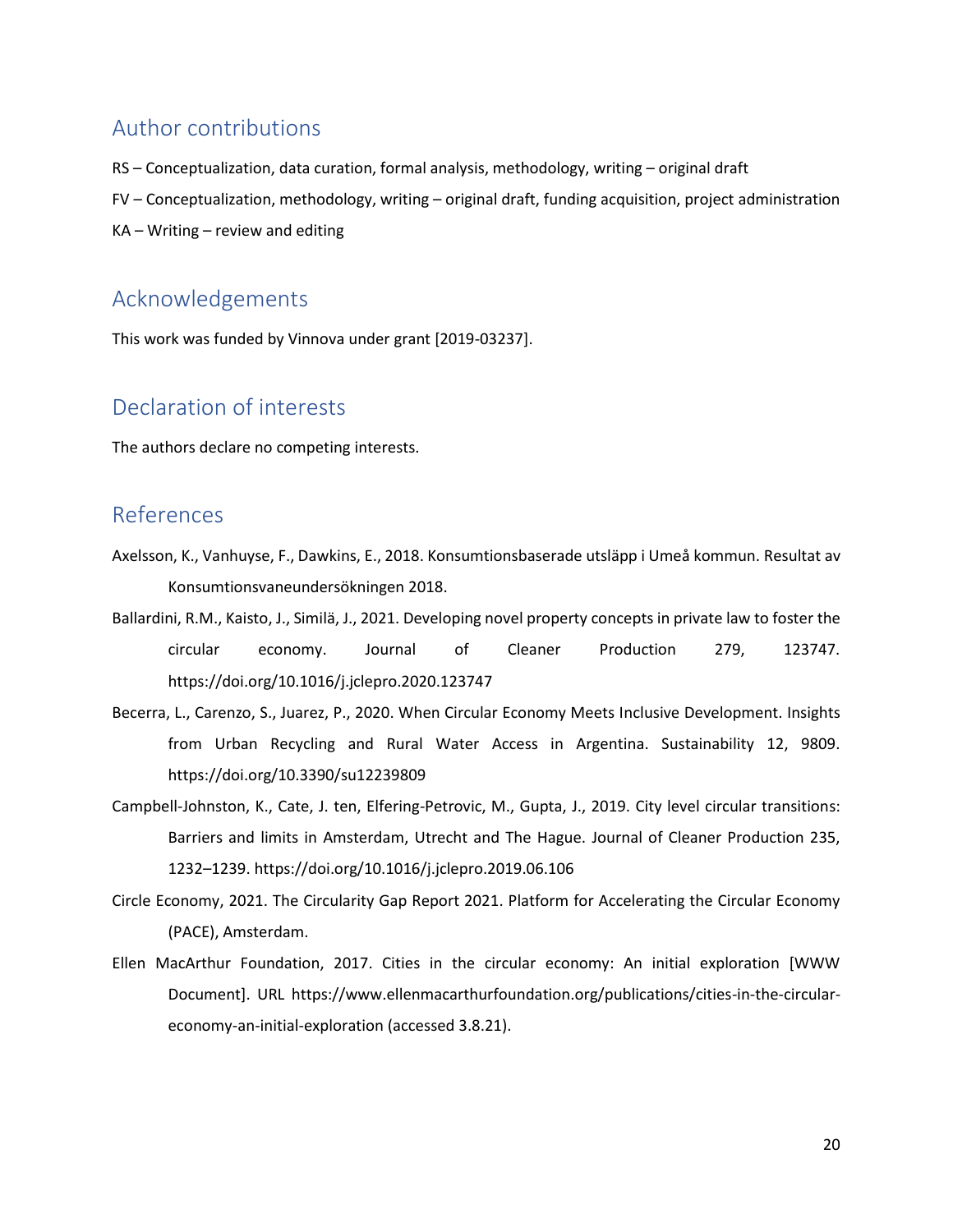- Fratini, C.F., Georg, S., Jørgensen, M.S., 2019. Exploring circular economy imaginaries in European cities: A research agenda for the governance of urban sustainability transitions. Journal of Cleaner Production 228, 974–989. https://doi.org/10.1016/j.jclepro.2019.04.193
- Geissdoerfer, M., Savaget, P., Bocken, N.M.P., Hultink, E.J., 2017. The Circular Economy A new sustainability paradigm? Journal of Cleaner Production 143, 757–768. https://doi.org/10.1016/j.jclepro.2016.12.048
- Ghisellini, P., 2015. Cialani., Ulgiati, S.(2016). A review on circular economy: the expected transition to a balanced interplay of environmental and economic systems. Journal of Cleaner Production.
- Goldstein, J., 2017. Just how "wicked" is Beijing's waste problem? A response to "The rise and fall of a 'waste city' in the construction of an 'urban circular economic system': The changing landscape of waste in Beijing" by Xin Tong and Dongyan Tao. Resources, Conservation and Recycling 117, 177–182. https://doi.org/10.1016/j.resconrec.2016.10.018
- Govender, K.D., 2017. Circular economy design visioning: exploring industrial and urban symbiosis in South African cities. (PhD Thesis). University of KwaZulu-Natal, Durban, South Africa.
- Gravagnuolo, A., Angrisano, M., Fusco Girard, L., 2019. Circular Economy Strategies in Eight Historic Port Cities: Criteria and Indicators Towards a Circular City Assessment Framework. Sustainability 11, 3512. https://doi.org/10.3390/su11133512
- Hobson, K., 2021. The limits of the loops: critical environmental politics and the Circular Economy. Environmental Politics 30, 161–179. https://doi.org/10.1080/09644016.2020.1816052
- Hobson, K., 2020. From circular consumers to carriers of (unsustainable) practices: socio-spatial transformations in the Circular City. Urban Geography 41, 907–910. https://doi.org/10.1080/02723638.2020.1786329
- Hobson, K., Lynch, N., 2016. Diversifying and de-growing the circular economy: Radical social transformation in a resource-scarce world. Futures 82, 15–25. https://doi.org/10.1016/j.futures.2016.05.012

IVL Svenska Miljöinstitutet, 2020. Studie av materialflöden i upphandlingsprocessen (No. U 6320).

- Kębłowski, W., Lambert, D., Bassens, D., 2020. Circular economy and the city: an urban political economy agenda. Culture and Organization 26, 142–158. https://doi.org/10.1080/14759551.2020.1718148
- Kirchherr, J., Reike, D., Hekkert, M., 2017. Conceptualizing the circular economy: An analysis of 114 definitions. Resources, Conservation and Recycling 127, 221–232. https://doi.org/10.1016/j.resconrec.2017.09.005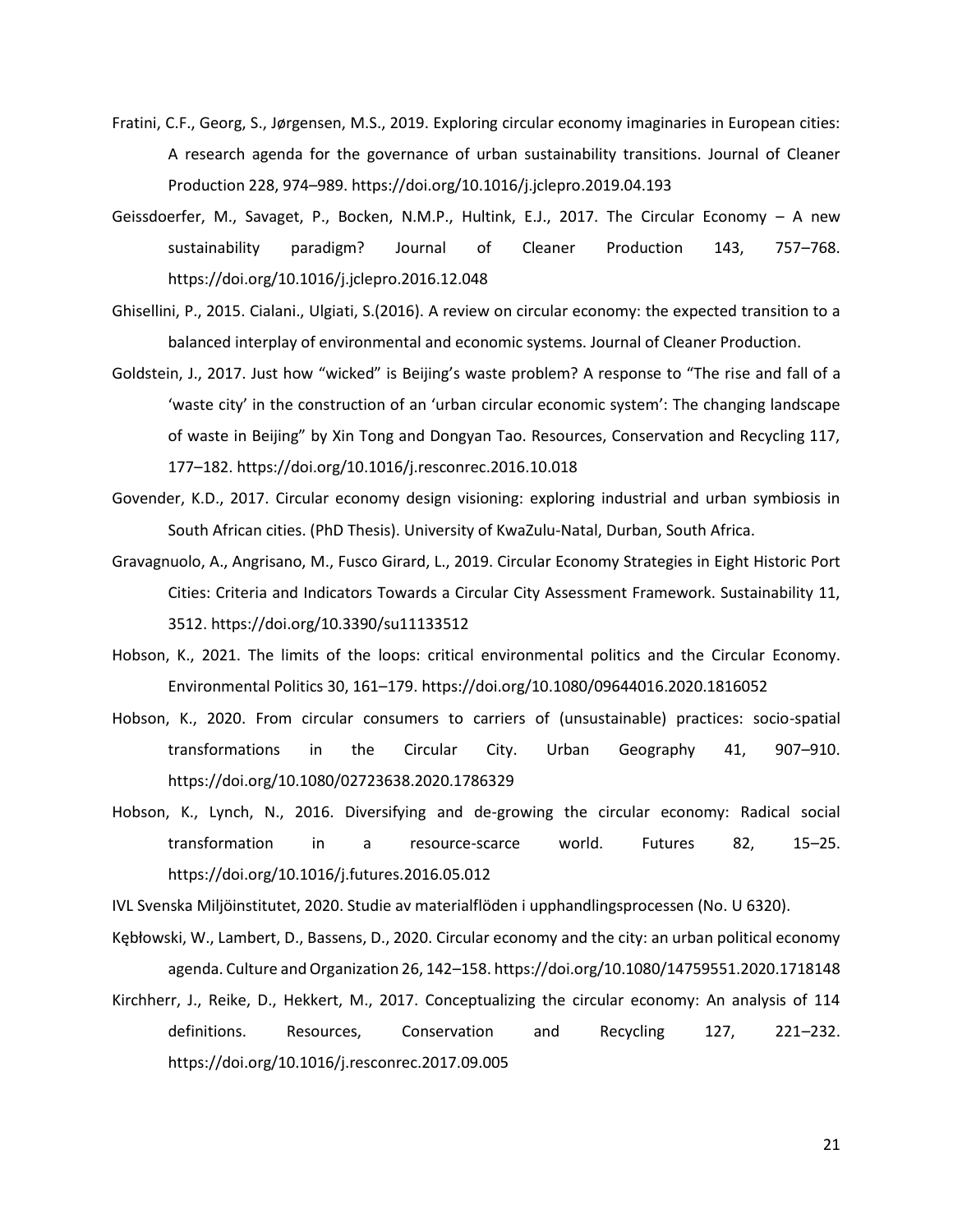- Lee, S.E., Quinn, A.D., Rogers, C.D.F., 2016. Advancing City Sustainability via Its Systems of Flows: The Urban Metabolism of Birmingham and Its Hinterland. Sustainability 8, 220. https://doi.org/10.3390/su8030220
- Lekan, M., Rogers, H.A., 2020. Digitally enabled diverse economies: exploring socially inclusive access to the circular economy in the city. Urban Geography 41, 898–901. https://doi.org/10.1080/02723638.2020.1796097
- Leydesdorff, L., 2012. The Triple Helix, Quadruple Helix, …, and an N-Tuple of Helices: Explanatory Models for Analyzing the Knowledge-Based Economy? J Knowl Econ 3, 25–35. https://doi.org/10.1007/s13132-011-0049-4
- Miranda, I.T.P., Fidelis, R., de Souza Fidelis, D.A., Pilatti, L.A., Picinin, C.T., 2020. The Integration of Recycling Cooperatives in the Formal Management of Municipal Solid Waste as a Strategy for the Circular Economy—The Case of Londrina, Brazil. Sustainability 12, 10513. https://doi.org/10.3390/su122410513
- Mont, O., Palgan, Y.V., Bradley, K., Zvolska, L., 2020. A decade of the sharing economy: Concepts, users, business and governance perspectives. Journal of Cleaner Production 269, 122215. https://doi.org/10.1016/j.jclepro.2020.122215
- Nogueira, A., Ashton, W., Teixeira, C., Lyon, E., Pereira, J., 2020. Infrastructuring the Circular Economy. Energies 13, 1805. https://doi.org/10.3390/en13071805
- Nowakowska, A., Grodzicka-Kowalczyk, M., 2019. Circular economy approach in revitalization: an opportunity for effective urban regeneration. EKONOMIA I SRODOWISKO-ECONOMICS AND ENVIRONMENT 4, 8–20. https://doi.org/10.34659/2019/4/45
- OECD, 2020. The Circular Economy in Umeå, Sweden. OECD Publishing, Paris.
- Padilla-Rivera, A., Russo-Garrido, S., Merveille, N., 2020. Addressing the social aspects of a circular economy: a systematic literature review. Sustainability 12, 7912. https://doi.org/10.3390/su12197912
- Paiho, S., Mäki, E., Wessberg, N., Paavola, M., Tuominen, P., Antikainen, M., Heikkilä, J., Rozado, C.A., Jung, N., 2020. Towards circular cities—Conceptualizing core aspects. Sustainable Cities and Society 59, 102143. https://doi.org/10.1016/j.scs.2020.102143
- Petit-Boix A, Leipold S, 2018. Circular economy in cities: Reviewing how environmental research aligns with local practices. https://doi.org/10.1016/j.jclepro.2018.05.281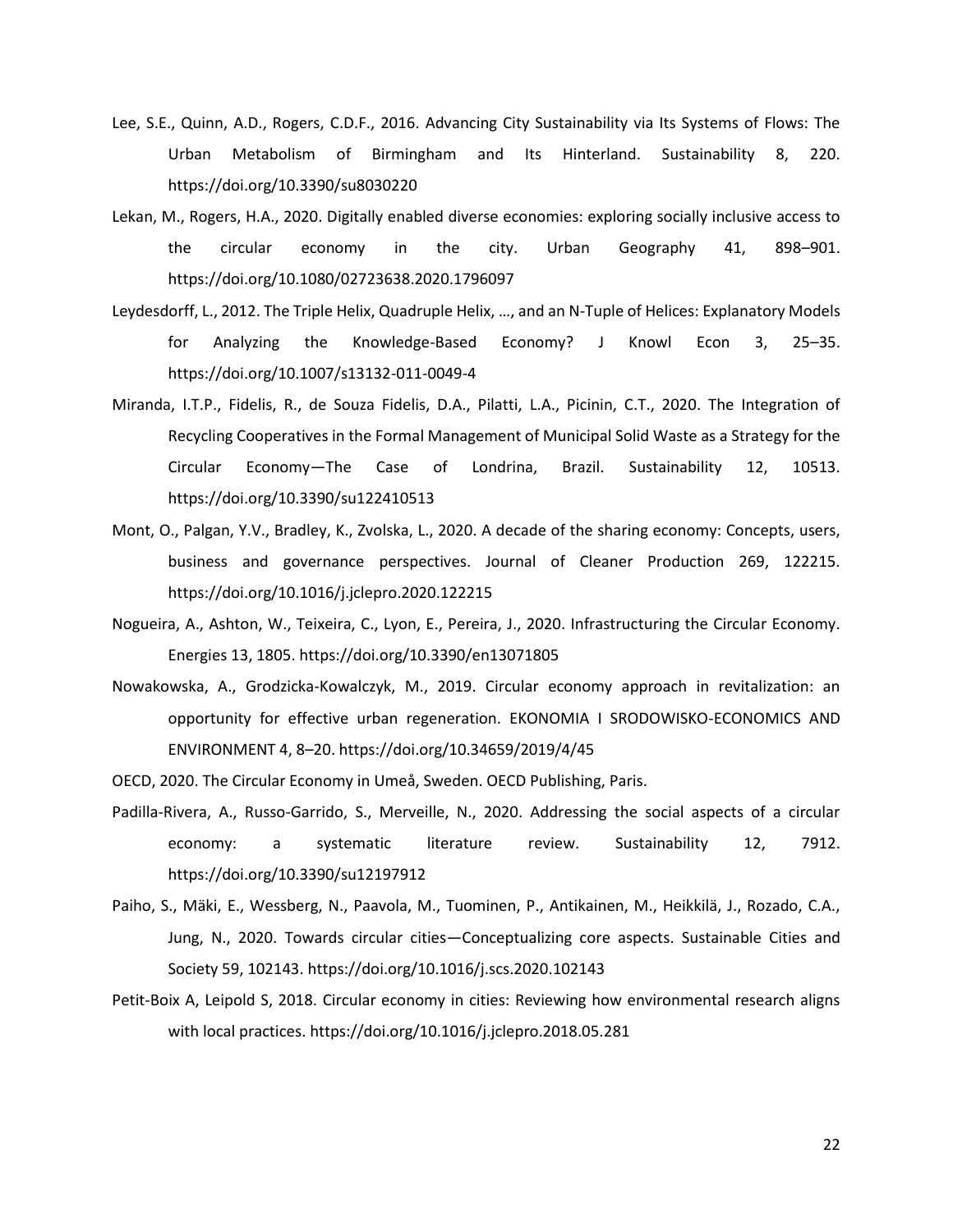- Pitkänen, K., Karppinen, T.K.M., Kautto, P., Turunen, S., Judl, J., Myllymaa, T., 2020. Sex, drugs and the circular economy: the social impacts of the circular economy and how to measure them, in: Handbook of the Circular Economy. Edward Elgar Publishing.
- Prendeville, S., Cherim, E., Bocken, N., 2018. Circular Cities: Mapping Six Cities in Transition. Environmental Innovation and Societal Transitions 26, 171–194. https://doi.org/10.1016/j.eist.2017.03.002
- Schroeder, P., Anggraeni, K., Weber, U., 2019. The Relevance of Circular Economy Practices to the Sustainable Development Goals. Journal of Industrial Ecology 23, 77–95. https://doi.org/10.1111/jiec.12732
- Soto, C., 2020. Circularity in Cities: socio-spatial dimension of the circular economy as a step towards climate-sensitive urban planning. (MSc Thesis). School of Engineering and Built Environment, Glasgow Caledonian University, Glasgow.
- Tong, X., 2017. Waste is "wicked" when we try to solve it. Author's response to Joshua Goldstein's comments. Resources, Conservation and Recycling 117, 175–176. https://doi.org/10.1016/j.resconrec.2016.10.019
- Tong, X., Tao, D., 2016. The rise and fall of a "waste city" in the construction of an "urban circular economic system": The changing landscape of waste in Beijing. Resources, Conservation and Recycling 107, 10–17. https://doi.org/10.1016/j.resconrec.2015.12.003

Umeå kommun, 2020. Åtgärdsförslag för -upphandling med hänsyn till -klimat och resursnyttjande.

- Umeå kommun, 2018a. Översiktsplan Umeå kommun.
- Umeå kommun, 2018b. Climate Change: Mitigation and Adaptation.
- Umeå kommun, 2016. Strategisk plan 2016-2028.
- Umeå kommun, n.d. Smarta Kartan [WWW Document]. Smarta Kartan. URL https://www.smartakartan.se/umea (accessed 3.10.22).
- Vanclay, F., 2003. International Principles For Social Impact Assessment. Impact Assessment and Project Appraisal 21, 5–12. https://doi.org/10.3152/147154603781766491
- Vanclay, F., Esteves, A.M., Aucamp, I., Research, E., Franks, D.M., 2015. Social Impact Assessment: Guidance for Assessing and managing the social impact of projects. International Association for Impact Assessment.
- Vanhuyse, F., Fejzić, E., Ddiba, D., Henrysson, M., 2021a. The lack of social impact considerations in transitioning towards urban circular economies: a scoping review. Sustainable Cities and Society 103394. https://doi.org/10.1016/j.scs.2021.103394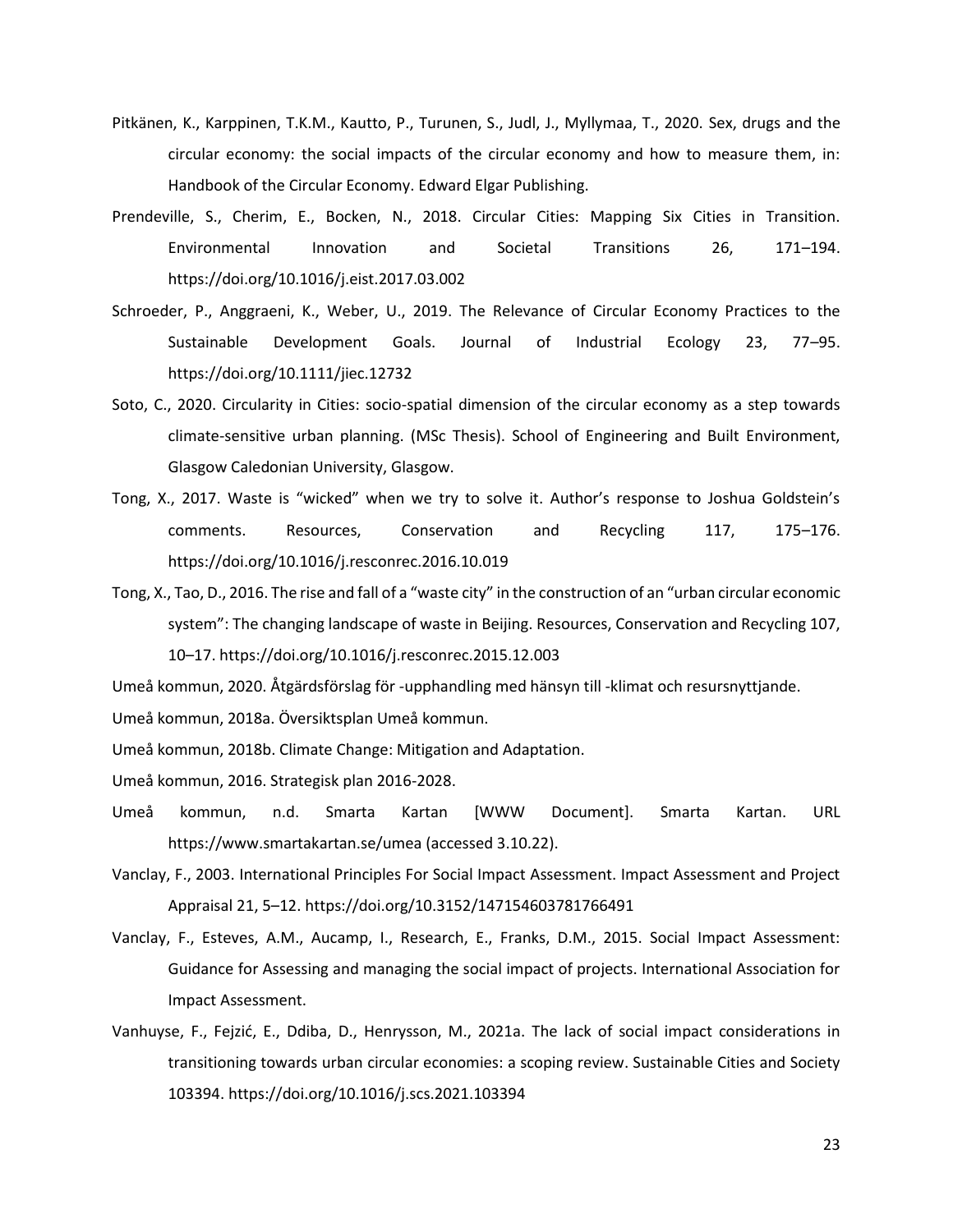- Vanhuyse, F., Haddaway, N.R., Henrysson, M., 2021b. Circular cities: an evidence map of research between 2010 and 2020. Discov Sustain 2, 50. https://doi.org/10.1007/s43621-021-00059-2
- Wijkman, A., Skånberg, K., 2017. Circular economy and social benefits: jobs and climate clear winners in an economy based on renewable energy and resource efficiency. The Club of Rome.
- Xiao, B., Lee, Z.W.Y., Lim, E.T.K., Tan, C.-W., 2019. The sharing economy: promises and challenges. Internet Research 29, 993–995. https://doi.org/10.1108/INTR-10-2019-552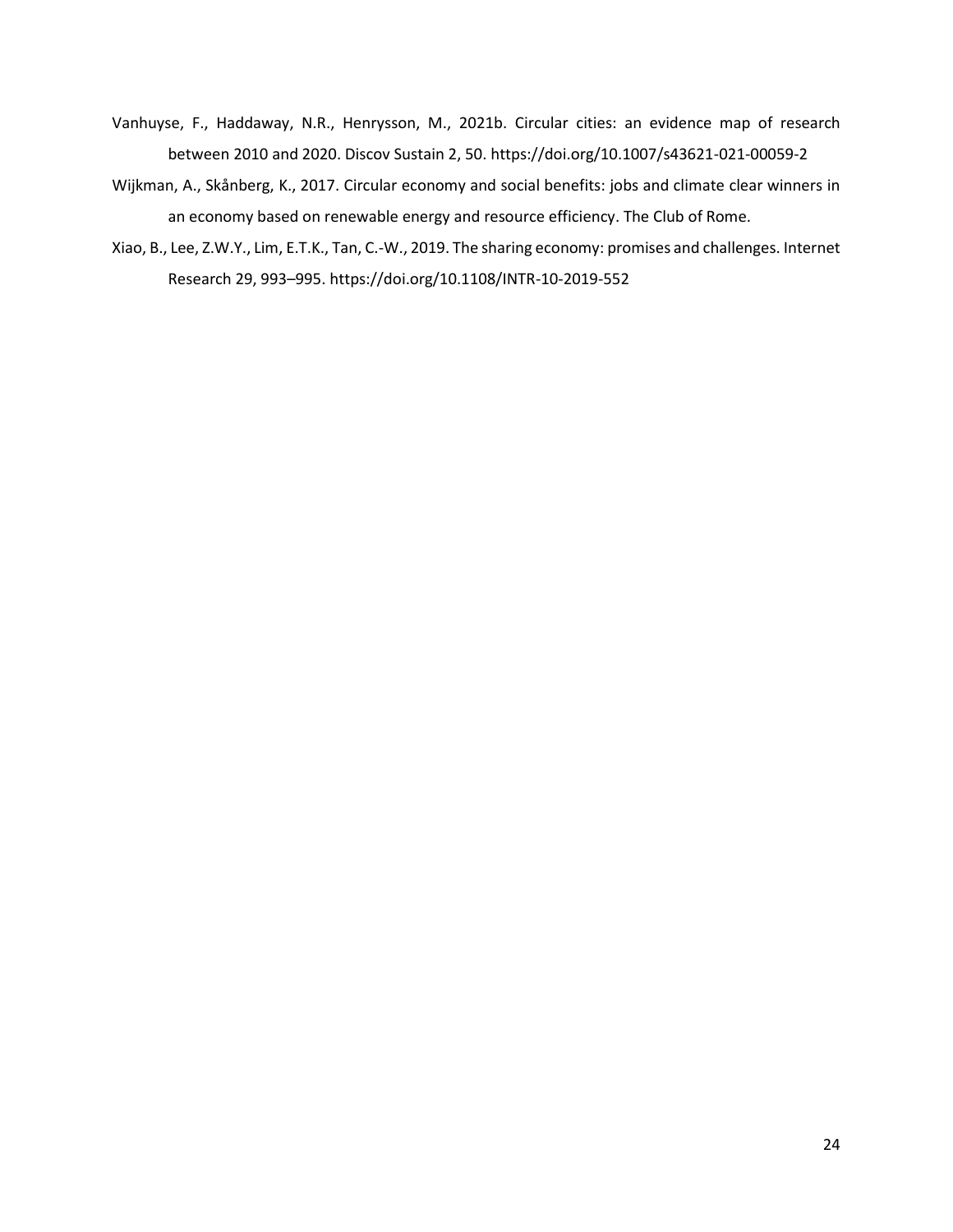| <b>Type of stakeholder</b>               | <b>Organisation (number of interviews held)</b> |
|------------------------------------------|-------------------------------------------------|
| Government (6)                           | Green Party Umeå (1)                            |
|                                          | Umeå municipal government (5)                   |
| Municipal services, at times provided by | Bostaden Umeå (1)                               |
| municipally owned companies (6)          | Companion Noord (1)                             |
|                                          | Fritidsbanken Umeå (1)                          |
|                                          | Umeå City Library (1)                           |
|                                          | Umeå Energi (1)                                 |
|                                          | Vakin (1)                                       |
| Private Industry (3)                     | Cykelåkeriet (1)                                |
|                                          | Östenssons Design (1)                           |
|                                          | Ragn-Sells (1)                                  |
| Academia (3)                             | RISE(1)                                         |
|                                          | Umeå university (2)                             |
| Civil society (7)                        | Emmaus (1)                                      |
|                                          | Naturskyddsföreningen Umeå (1)                  |
|                                          | Red Cross Umeå (1)                              |
|                                          | Studiefrämjandet (1)                            |
|                                          | Svenska kyrkan (1)                              |
|                                          | Umeå Hackerspace (1)                            |
|                                          | Vänn I Umeå (1)                                 |

# Annex 1: Overview of interviews

# Annex 2: Interview guide

| <b>Background information on participants</b><br>1.                                |  |
|------------------------------------------------------------------------------------|--|
| 1.1. What is your current position and role in your organisation?                  |  |
| 1.2. Do you work with the topic of circular economy (CE) and if yes, in which way? |  |
| 1.3. In those CE initiatives or activities, who do you collaborate with?           |  |
| 1.4. What is your main motivation to work with the topic of CE?                    |  |
| <b>Personal perceptions on CE</b><br>2.                                            |  |